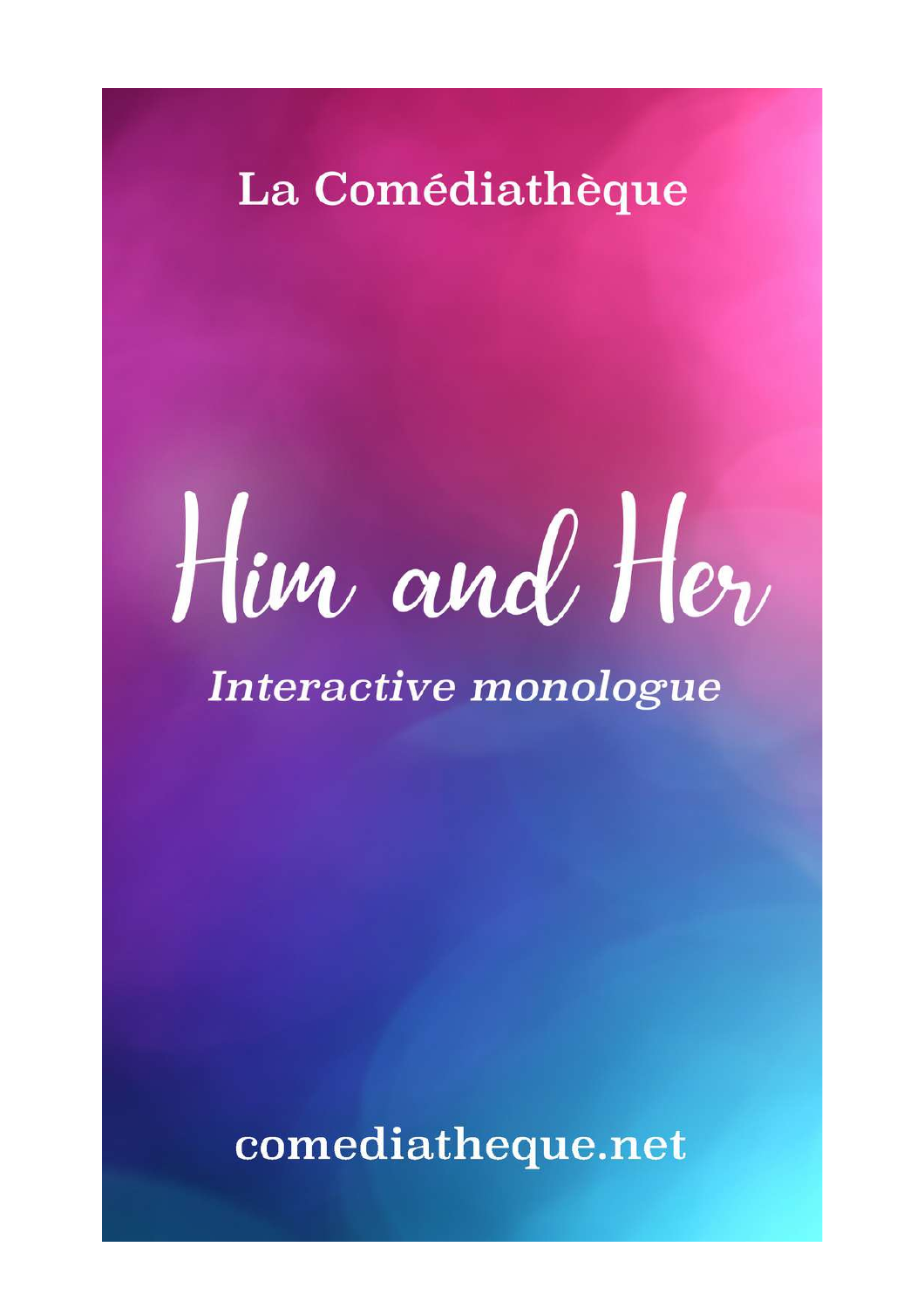**The text of this play is to free download. However, an authorization is required from the author for any public representation. To get in touch with Jean-Pierre Martinez and ask an authorization to represent one of his works : <https://comediatheque.net/>**

## *Him and Her Interactive monologue*

*About the exciting adventure of living together.*

Artists Entrance 1 – Wedding night 2 – Cherry time 3 – TV breakdown 4 – Quarantine 5 – Definition of love (through what it is not) 6 – Meeting again 7 – Carpaccio and Bacon 8 – Disappearance 9 – The world of sport 10 – Small talk 11 – Where do we go when we die ? 12 – Nightmare 13 – Furniture Emergency exit

© La Comédi@thèque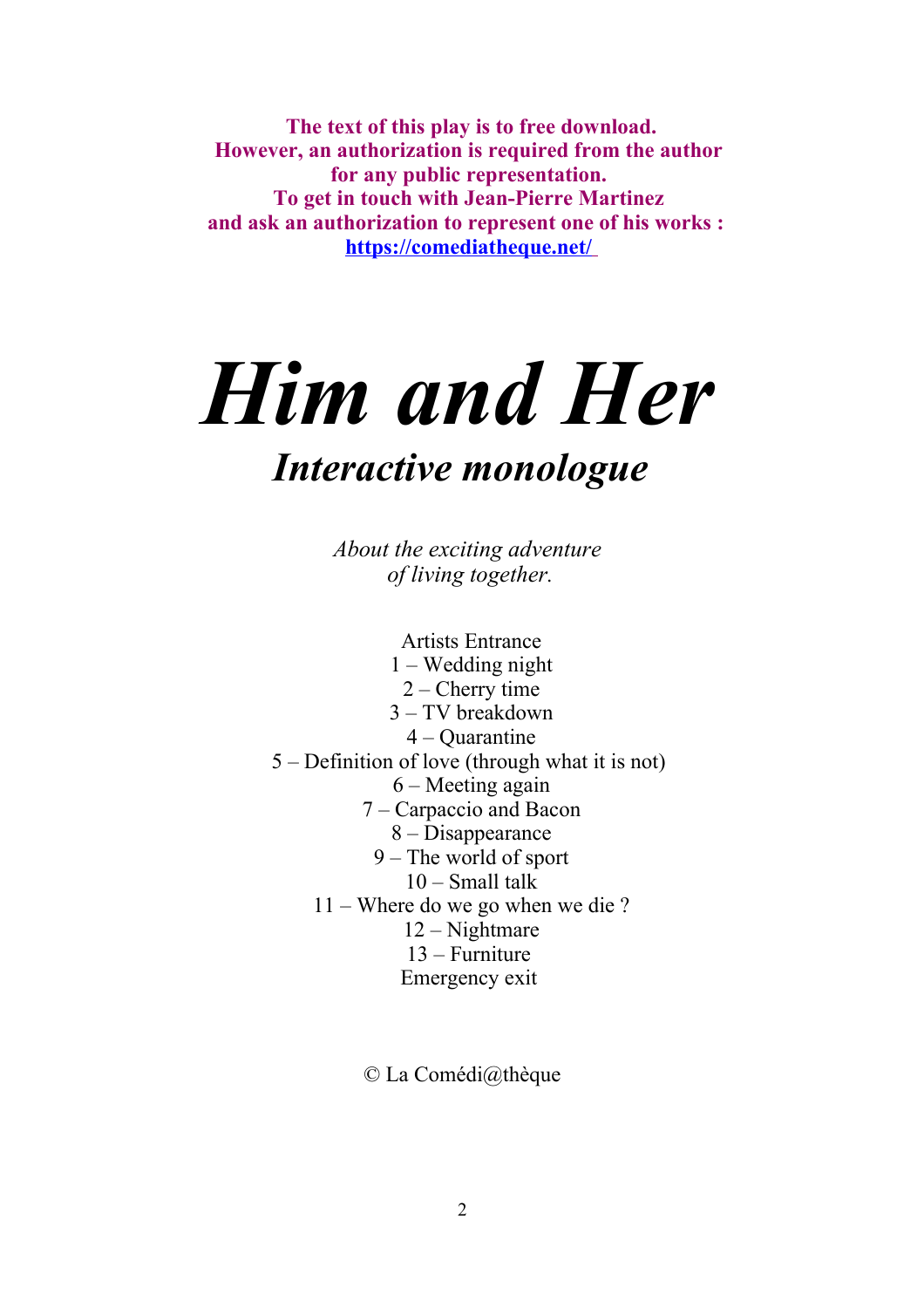#### **Artists Entrance**

*Dark. As if the show is about to start. However nothing happens long enough for the public to become unsettled. The light appears in a corner where two spectators, a man and a woman* – *strangers* – *are sitting side by side. The man looks nervously at a cinema/theatre guide, and then at his watch. The woman picks pop corn out of a huge bag, noisily stuffing handful after handful into her mouth.* 

**Him** – Sorry... Do you know what's going on ?

**Her** – I guess we are waiting for the actors...

**Him** – Until now, only the audience were late for shows. If actors start doing the same

*Silence.* 

**Her** *(worried)* – Can I have a look at your guide ? In case the play has been cancelled...

*He gives her his guide. But she doesn't know how to take it, with her pot of pop corn in her hands.*

**Her** *(showing him the bag of popcorn)* – Do you want some ?

*He has no choice but to take the bag. She looks at the guide, but seems to be lost in it. He eats some pop corn with disgust.* 

**Her** – Sorry, I'm used to *Time Out*. I can't find anything...

**Him** – And I don't like pop corn...

*She gives him back his guide, and takes back her pop corn.* 

**Her** – Anyway, it's too late for a movie... We're better off to waiting.

**Him** – I hope it's worth it...

**Her** *(worried)* – Bad critics ?

**Him** (looking towards the public) – There aren't many people...

**Her** – Well, the critics... They don't mean much.. Sometimes, you see things, glorified by the critics. It lasts hours... but no one dares say they're bored, for fear they sound like an idiot. Afterwards, they'll tell you : " That play was so deep, the proof : you didn't understand a word of it..."

**Him** – Comedy is a different kettle of fish. If people don't laugh during the show, they won't tell you after : "Only a critic can understand how hysterically funny it is".

**Her** – Are you a critic ?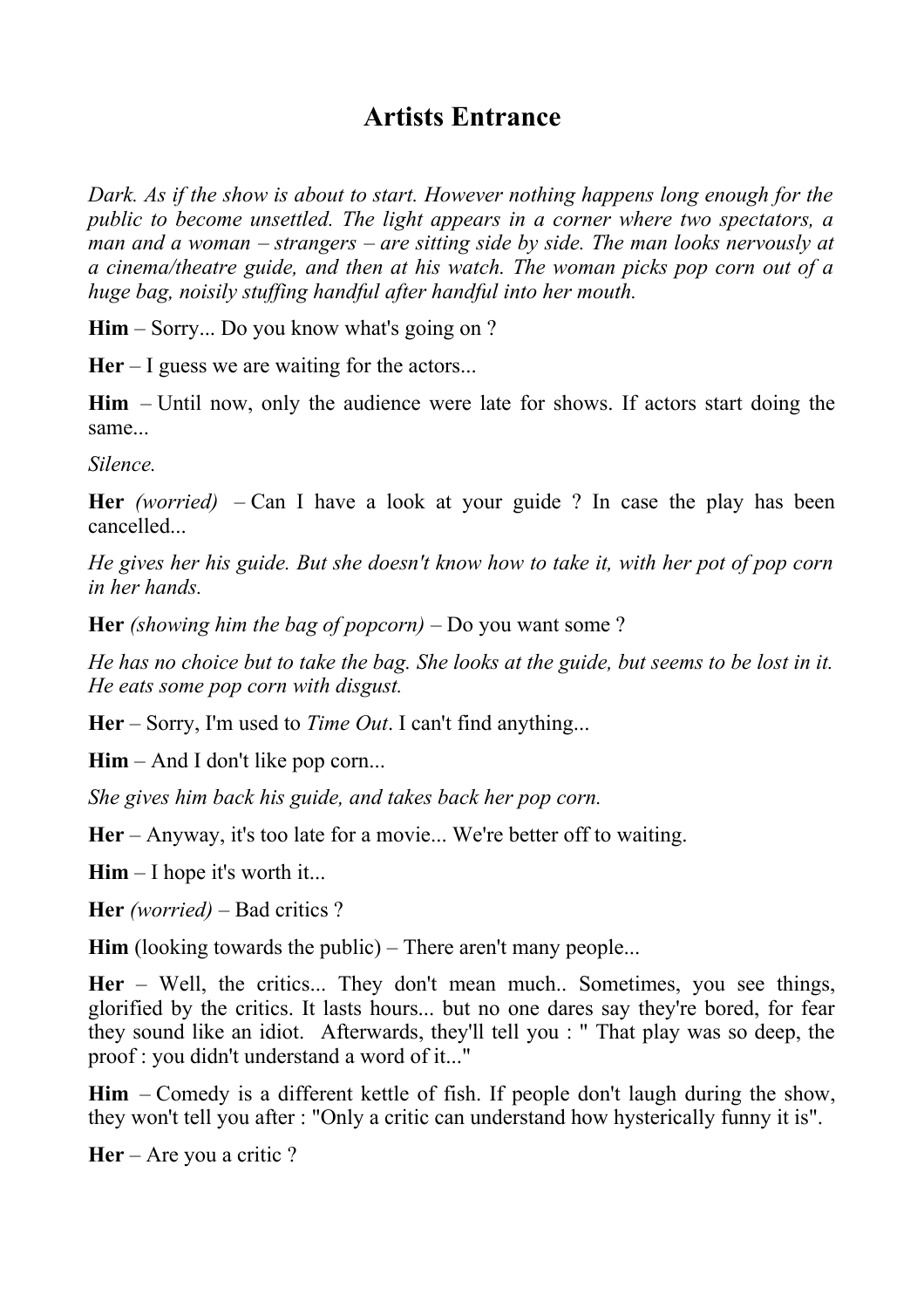**Him** *(astonished)* – Not you ?

**Her** – Actress...

**Him** – Of course…

**Her** – Only actors and critics go to the theatre nowadays... One in two spectators is an actor. It's hard to tell where the stage is these days...

**Him** – You know the play ?

**Her** – Oh, no... But a friend of mine is performing in it. I came to see her... To do her a favour...

**Him** – Is she a famous actress...?

**Her** – She mostly does theatre...

**Him** – In that case... *(Suspicious)* You really are an actress?

**Her** *(worried)* – You don't think I'm a good one ?

**Him** – Oh, no... You are very good.

**Her** – Actress by night and... museum attendant during the day.

**Him** – If you consider the modernity of the repertoire, it's more or less the same job,  $i$ sn't it...?

*Silence.*

**Her** – I have no more pop corn.

**Him** – We might die before the show starts.

**Her** – Yes... It seems that they have forgotten us...

**Him** – In a few years, a cleaner will find our skeletons lying side by side, hand in hand...

 $\text{Her} - \text{Hand in hand}$  ?

**Him** – I think as the end grows near, we'll become more affectionate towards eachother. We are like two shipwrecked souls on a desert island, aren't we ? We don't have much choice...

**Her** – You think they will give us our money back ?

**Him** *(astonished)* – Don't tell me that you paid for this...

**Her** – Of course, not...

**Him** – Then...

*They stand up in order to leave.*

**Him** – We can always come back another time...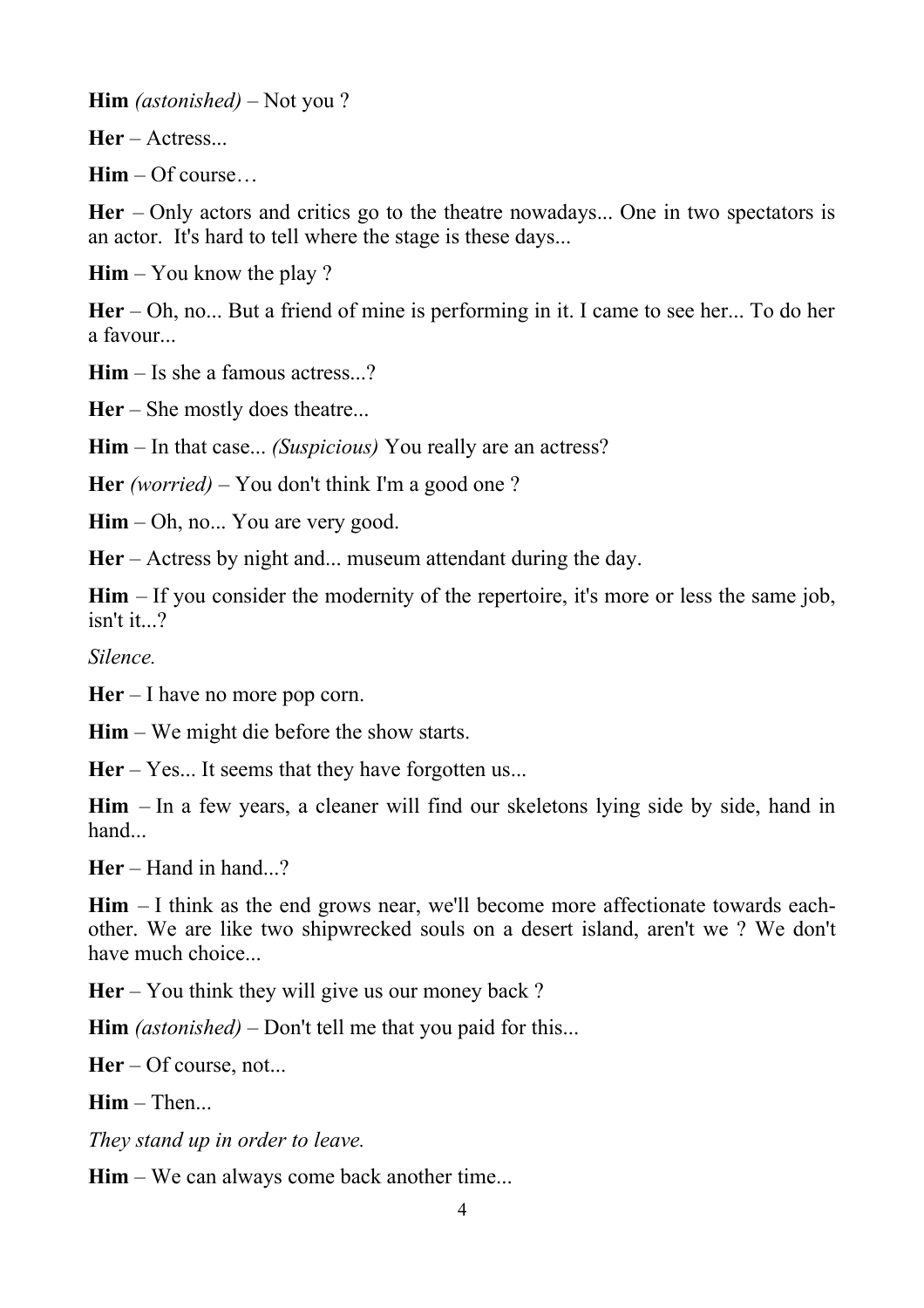**Her** – If the play is still on. Which seems very unlikely...

**Him** – We could go to see another one.

**Her** – Is that an invitation...?

**Him** *(showing an invitation)* – For two.

**Her** – I hope that this time, it will start on time... What is it ?

**Him** *(reading the invitation)* – Him and her...

**Her** – Looks boring too...

**Him** – Sorry, I have to turn my mobile on...

Her – Oh, yes... I forgot to switch mine off...

*They leave. Lights down.*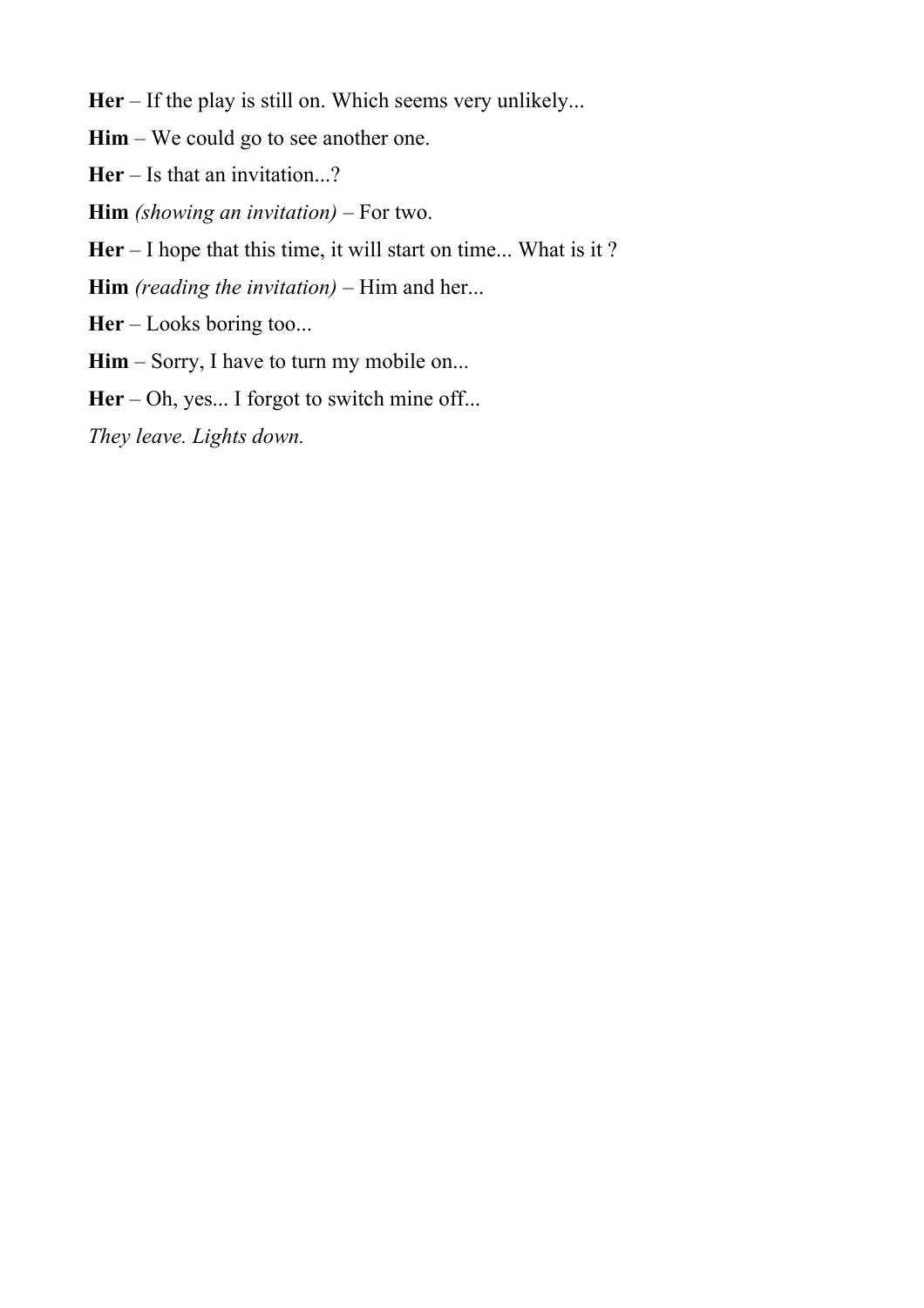#### **1** – **Wedding night**

*Him and Her fall down on a couch, obviously exhausted.*

**Her** – I thought they would never leave...

**Him** – They say that seven out of ten couples don't have sex during their wedding night. Now I understand why...

**Her** – We could try to improve the average...

**Him** – You forget that we take off at 6.45 AM... From Luton...

**Her** – From Luton ?

**Him** – I told you ! I got the tickets on ebay...

**Him** – Why do the low cost companies have to take off from the most depressing town in England...? On the other hand, it's true that when you leave from Luton, it makes anywhere look like a dream destination. Even Bratislava...

**Him** – They say that Bratislava is very beautiful... In spring...

**Her** – Don't you mean Prague...?

**Him** – Similar region ?

**Her** – The Seychelles are beautiful all year round.. And don't forget that spring starts only in two months...

**Him** – Oh, The Seychelles... Everybody goes there...

**Her** – It's true that a honeymoon to Bratislava is a lot more original... We won't meet lots of honeymooners on the plane... The only couple who mixed up Bratislava with Brasilia resold their tickets on ebay...

**Him** – We will treat ourselves with the Seychelles in a few years... For our wedding anniversary...

**Her** – Yeah. Our silver anniversary... When I won't be able to get into my swimsuit... *(Sigh)* Life is unfair. We should inherit at 20, start working at 50 when we've finished our retirement, and procreate at 70, to have some company in our old age... And marriage would be at the end, a final vow...

**Him** – On the other hand, a lifetime without a mother in law... Is it really worth it...?

**Her** – Do you think I will still love you in 20 years ?

**Him** – Will you still have the choice...? When you can't find a swimsuit that fits...

**Her** – I know a girl who said "no" on her wedding day, for a joke. She wanted to say "yes" immediately after but the mayor did not like the joke at all. She had to wait six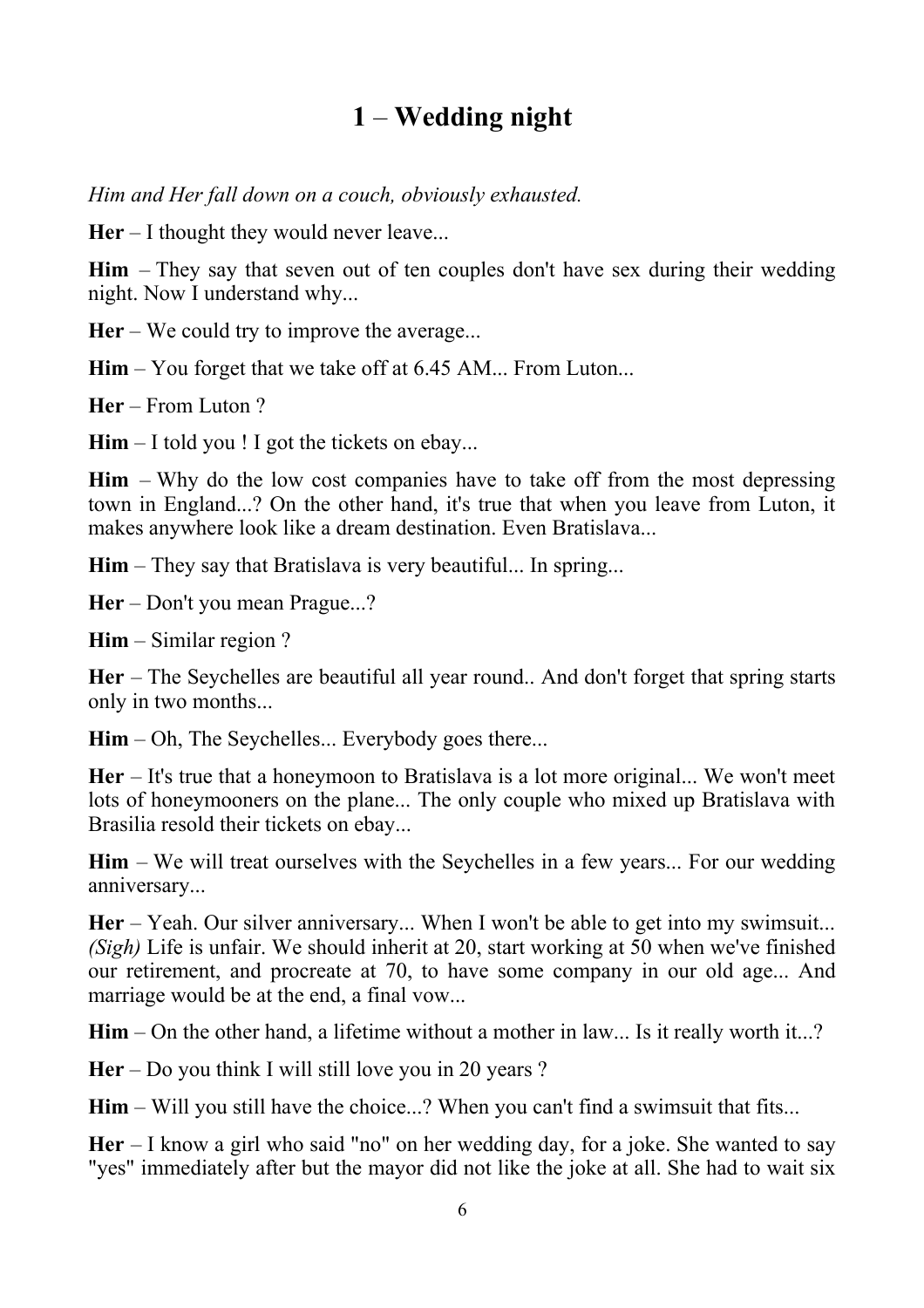months to get married for real...Turns out there's a legal delay. Like for a driving licence. When you screw up, you can't take it again right away. Did you know that ?

**Him** – No...

**Her** – This wedding was as boring as hell, wasn't it ?

**Him** – People don't marry just for the fun...

**Her** – Don't tell me that they do it to go to Bratislava from Luton in the middle of the night. Or I'll start asking myself why I said yes... What country is Bratislava in ?

**Him** – Well... Prague was the capital of Czechoslovakia...

**Her** – Then you don't even know which country you're taking me to for our honeymoon ! My mother was right : I really don't know were I am going with you...

**Him** – Wait... Prague is now capital of Czechia... Bratislava should be capital of Slovakia. Or Slovenia... Anyway, it's in Europe ! We don't even need a passport...

**Her** – And you, will you still love me in 20 years...?

**Him** – How could I not love my whole life long a girl who is ready to follow me to an unknown country of the EEC...?

**Her** – If it's a test then...

*They kiss each other.*

**Him** – I don't want to hurry you, but our plane takes off in two hours. And it's quite a long way to Luton...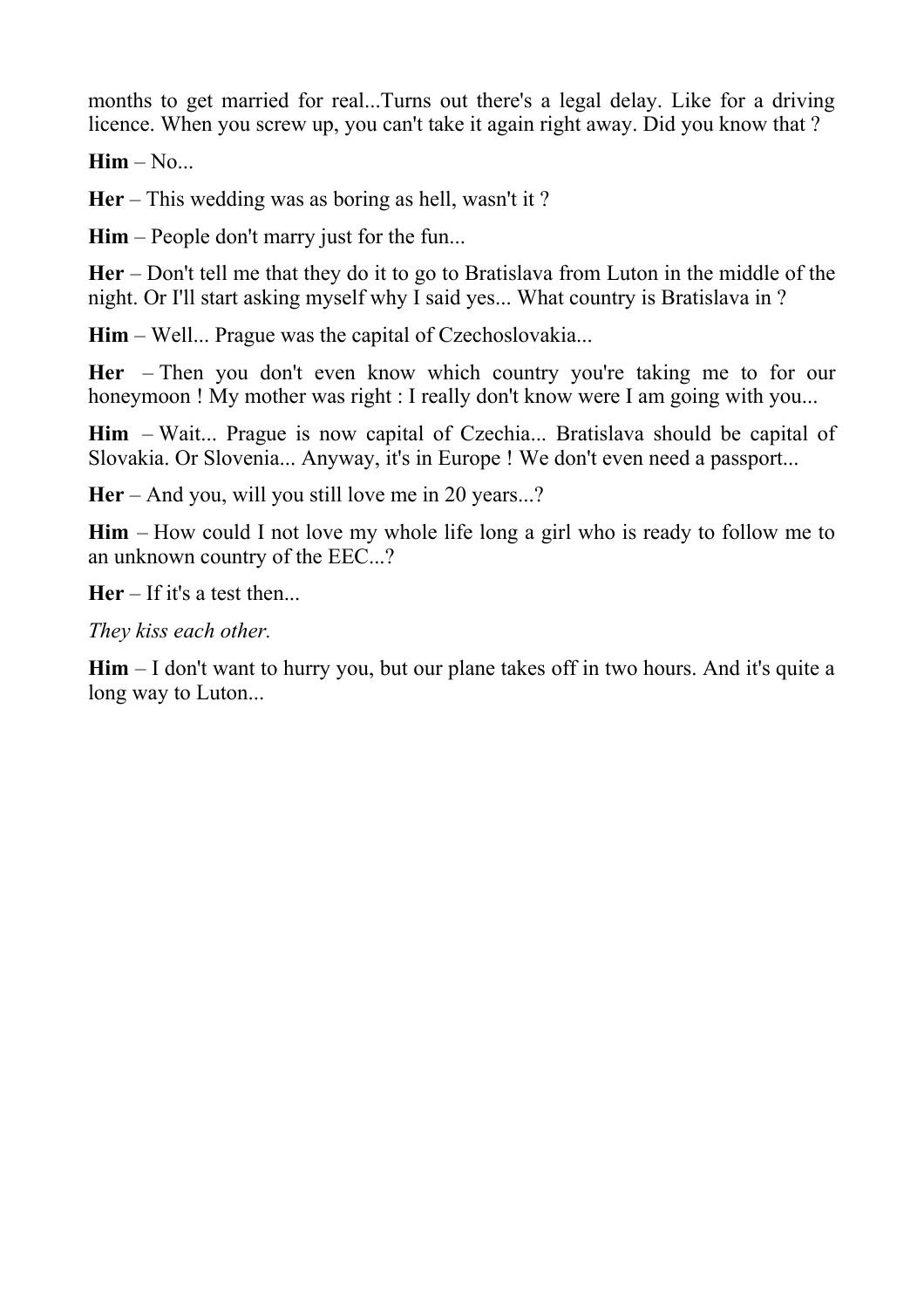#### **2** – **Cherry time**

*A couple, sitting on a couch.*

**Her** – Did you see ? The cherry tree is in flower.

**Him** – Another year has past...

*Silence.*

**Her** – We're happy, aren't we...?

**Him** – Yes... *(After a moment)* We're bored stiff, aren't we ?

**Her** – Together ?

**Him** – Generally.

*She thinks about it.*

**Her** – We could buy another couch...

**Him** – What would we do with the old one ?

**Her** – Take a vacation...

**Him** – To go where ?

**Her** – Organise a party...

**Him** – To celebrate what ?

**Her** – The flowering of our cherry tree !

**Him** – They say that Japanese people do that, in spring. Invite friends round to contemplate their cherry tree, sipping tea...

**Her** – We should better hurry up. Some petals are already falling...

**Him** – So is some of my hair...

**Her** – Your hair ?

**Him** – It starts by one, and then you go bald before you know it... *(After a moment)* And who would we invite ?

**Her** – Friends !

**Him** – Friends...? We've got friends...?

**Her** – Probably...

**Him** – Anyway, people are always busy...

**Her** – You just need to give them notice.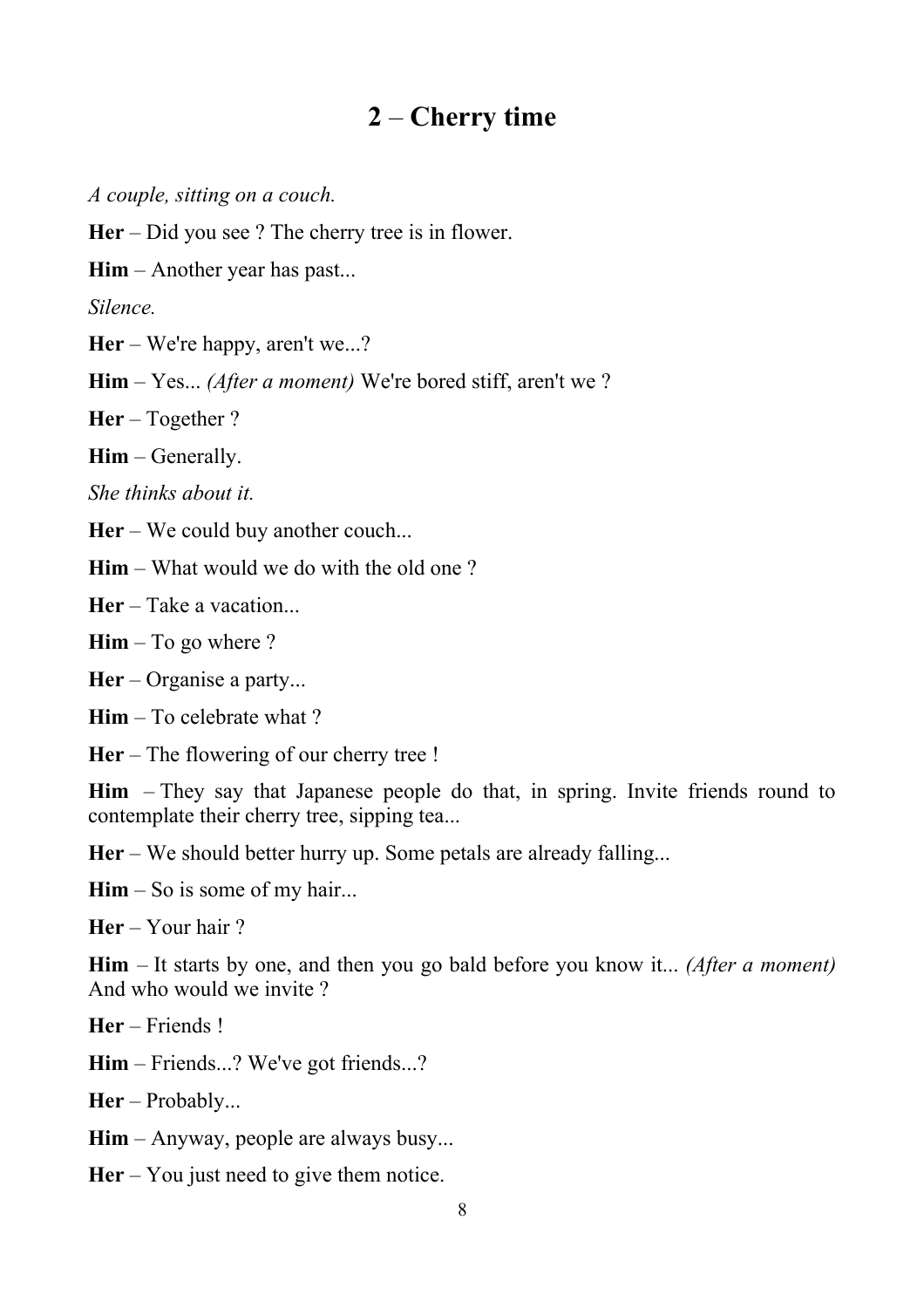**Him** – You invite them for a drink, they get out their diary... Instead of having a drink, you discuss about a possible date. Then they call you back to cancel and fix a new date... When I go for a drink, it's right on the spot. In three weeks, I might not be thirsty anymore. There is no more improvisation !

**Her** – Maybe because people are afraid of being bored...

**Him** – You'll see ! They will be busy. They will discuss a possible date. Meanwhile, the cherry tree's petals will have fallen down...

**Her** – A carpet of petals is pretty too...

**Him** – Today it is sunny. But what the weather will be like in a month ? In addition to matching agendas, you have to consult the weather report. Inviting friends becomes even more complicated than foreseeing an eclipse. No... Instead of taking a chance on having fun with all this people in a month, I'd rather the guarantee of being bored with you right now.

**Her** – That's so sweet…

**Him** – A few days ago, my best friend leaves me a message. I had not heard of him for months. I call him back right away to invite him for a drink. He tells me that he is busy, that he will call me to fix a date. I am still waiting. I never knew why he called me in the first place...

**Her** – Maybe he felt a little down...

**Him** – I don't know if he did not feel so lonely after he called... In six months, he will probably call me again, and it will be the same. Is that what we call friends, now ? The same with the web ? They tell you that it is «friendly». You don't even say hello to the guy next door, but with your computer, you will be able to chat with the Chinese in Esperanto. Do you know many Chinese people ?

**Her** – When I was a child, I used to communicate with my little neighbour by night, in Morse, with electric lamps. Even then it didn't work very well...

**Him** – People are overbooked all the time. What can they possibly have so interesting to do, not to have a single moment to drink a coffee with their best friend without notice. I try to stay available. But nobody else ever is. So I get bored... You never get bored ?

**Her** – With you, never...

*Silence.*

**Him** – What about having this drink anyway ?

**Her** – The two of us ?

**Him** – Would you be available ?

**Her** – When ?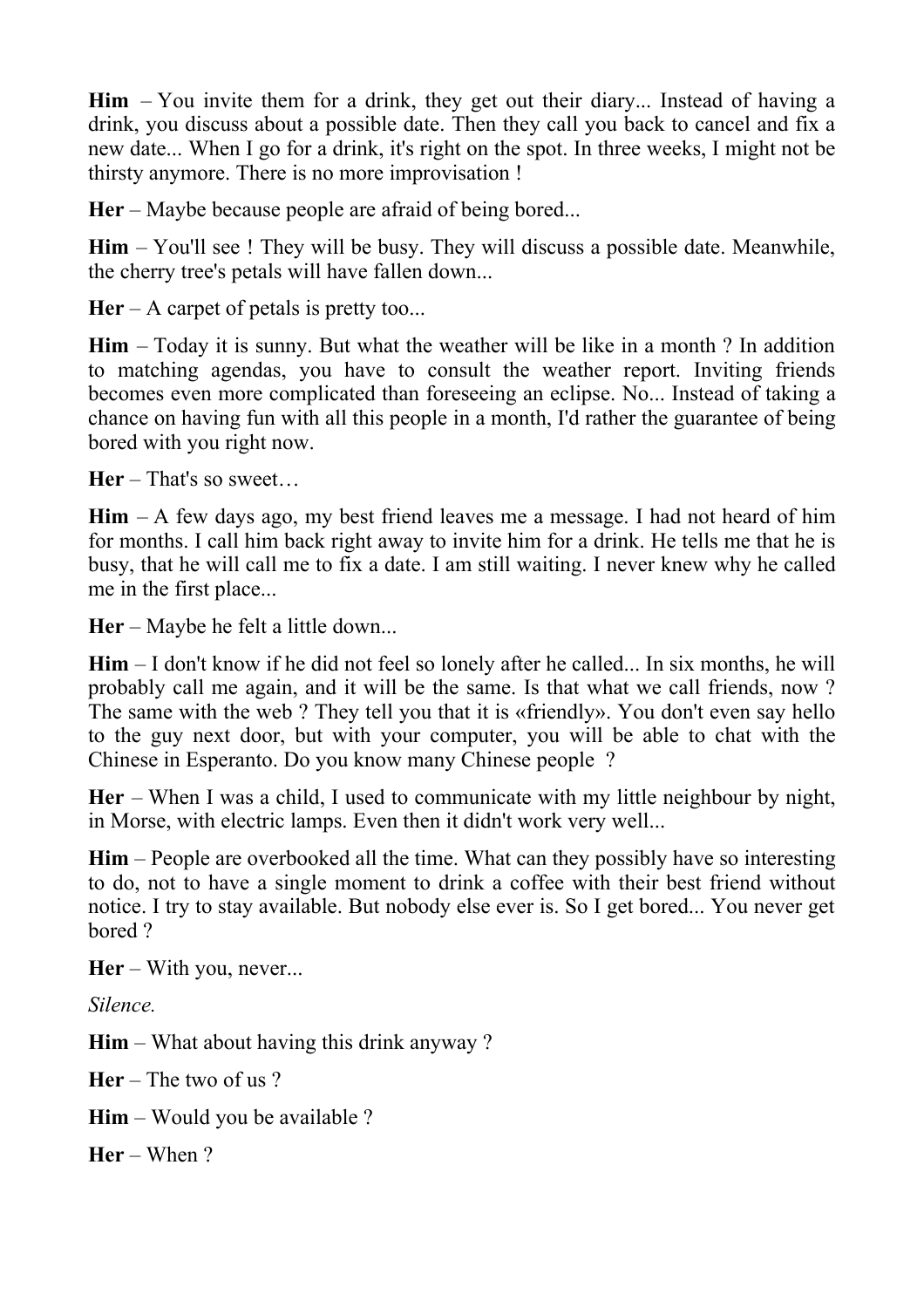**Him** – Right now.

**Her** – Why not ?

**Him** – I'll get the glasses.

**Her** – I'll take care of the peanuts.

*Somebody rings the bell.*

**Him** – Are we expecting somebody?

**Her** – No. Who can that be ? It's almost dinner time.

**Him** – People are so bad-mannered. They won't leave you alone, even at the weekend.

**Her** – I'll go to see who it is...

**Him** – I'm not here for anyone.

*She turns to him.*

**Her** – And what if it's a friend ?

*He thinks about it.*

**Him** – Tell him that our Japanese cherry tree is still in flower, and that he should come back when it has cherries...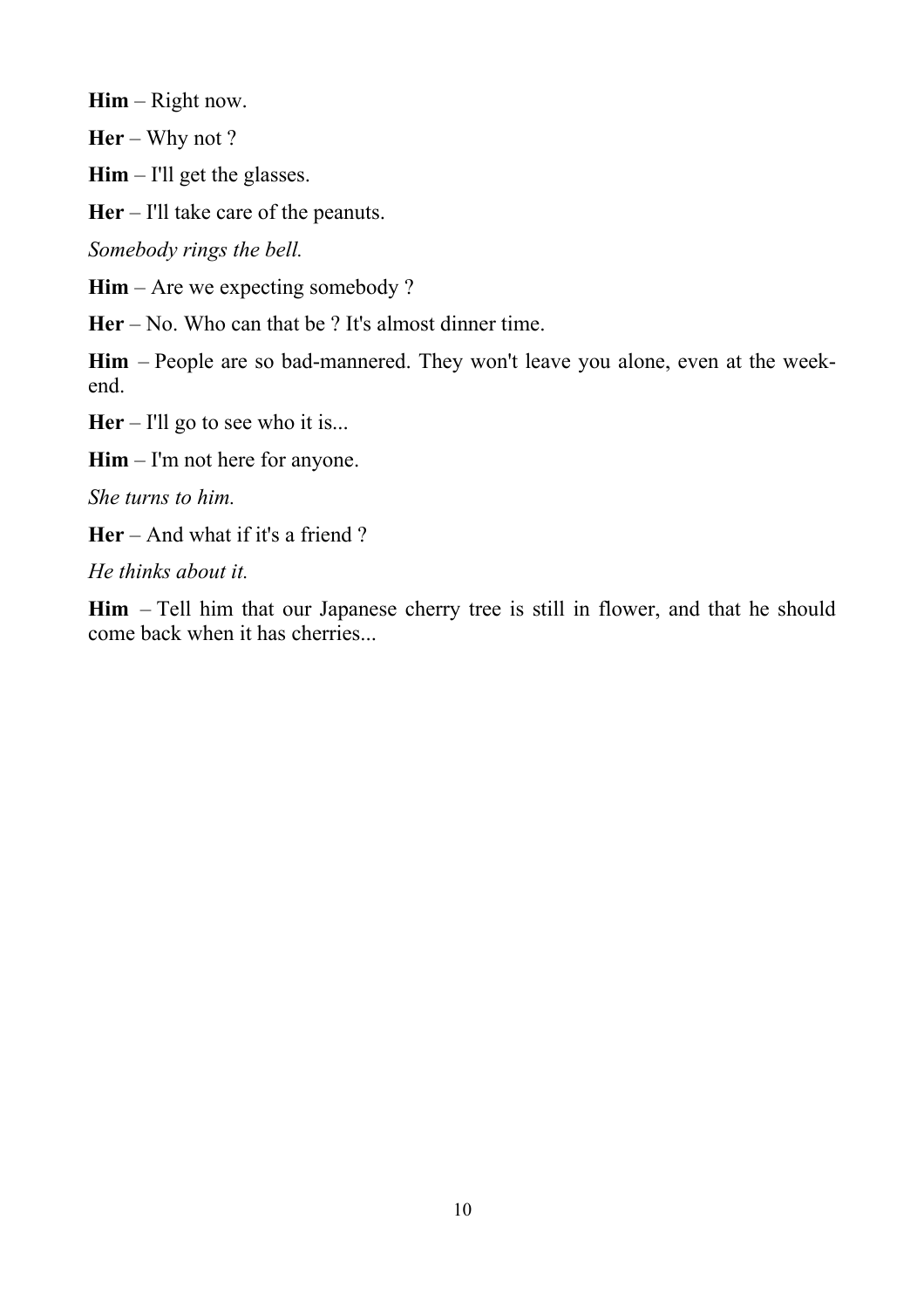#### **3** – **TV breakdown**

*A couple sitting on a couch, staring into space.*

**Her** – Anything interesting on TV tonight ?

**Him** – I don't know. Why ?

**Her** – Just like that... *(After a while)* You really don't want us to buy another one ?

**Him** – When we had a TV, we couldn't help watching it !

**Her** – That's why a TV is made for, isn't it ?

**Him** – We were totally moronic with the TV ! We didn't do anything else !

*They keep staring into space. Not doing anything.*

**Her** *(ironical)* – What shall we do now ?

**Him** – What do you want us to do ?

**Her** – Nothing...

**Him** – It's still better than watching TV... When there was only one channel, at least... But now, with the satellite...

**Her** *(nostalgic)* – When I was a child, we had no TV. I used to go watch it to at my neighbour's...

**Him** *(ironical)* – You want me to ask the neighbour if you can go watch TV with him ?

*Silence.* 

**Her** – We could talk.

*He looks at her, upset.*

**Her** – Since we no longer have TV, we could use the time to talk.

**Him** – Well... You first.

*She tries to think about something.*

**Her** – Do you love me ?

**Him** *(shocked)* – Could we do this... progressively.

*He thinks about it.*

**Him** – What do we have for dinner, tonight ?

**Her** – Wednesday, fish.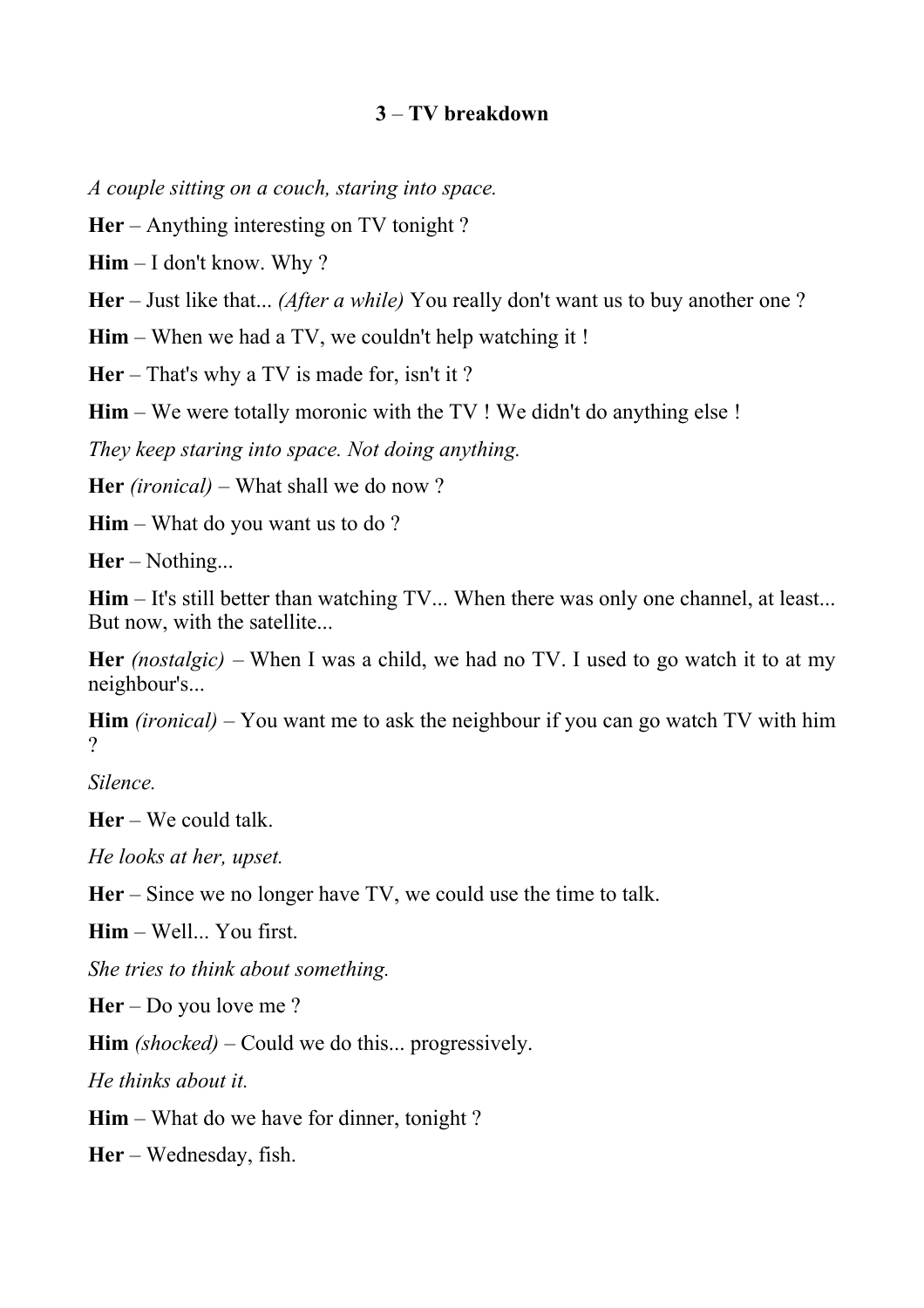**Him** – Fish ? It should be Friday...

**Her** – Friday is chicken.

 $\textbf{Him} - \textbf{A}$  bit fishy, isn't it...?

*Silence.*

**Him** – What kind of fish do you want ?

**Her** – I'll go. I need to get custard, too... What about cod, for a change...?

**Him** – It's a bit salty, isn't it ?

**Her** – Not à la Française.

**Him** – That doesn't involve custard does it ?

*Silence.*

**Him** – If ever you cheated on me, would you tell me?

*She looks at him, surprised.*

**Her** – You mean : if you cheated on me, would I want you to tell me or not ?

 $\text{Him} - \text{Also}, \text{ves}...$ 

**Her** – Why do you ask ?

**Him** – Just making conversation... Since we don't have TV anymore.

*She thinks about it.*

**Her** – How do you want me to answer this ?

**Him** – Yes or no !

**Her** – Do you really think it's that simple ?

 $\lim - N_0$ ?

**Her** – Answering is already accepting the possibility that you could cheat on me.

 $\text{Him} - \text{So}$  ?

**Her** – It's like if you asked me : if I murdered you, would you prefer me to go surrender to the police right after, or try to escape from justice ?

*He doesn't seem to understand.*

**Her** – It supposes that I actually consider the possibility that you could murder me. That is the real question. The rest is irrelevant.

**Him** – But still, adultery isn't a crime.

**Her** – It sometimes leads to crime...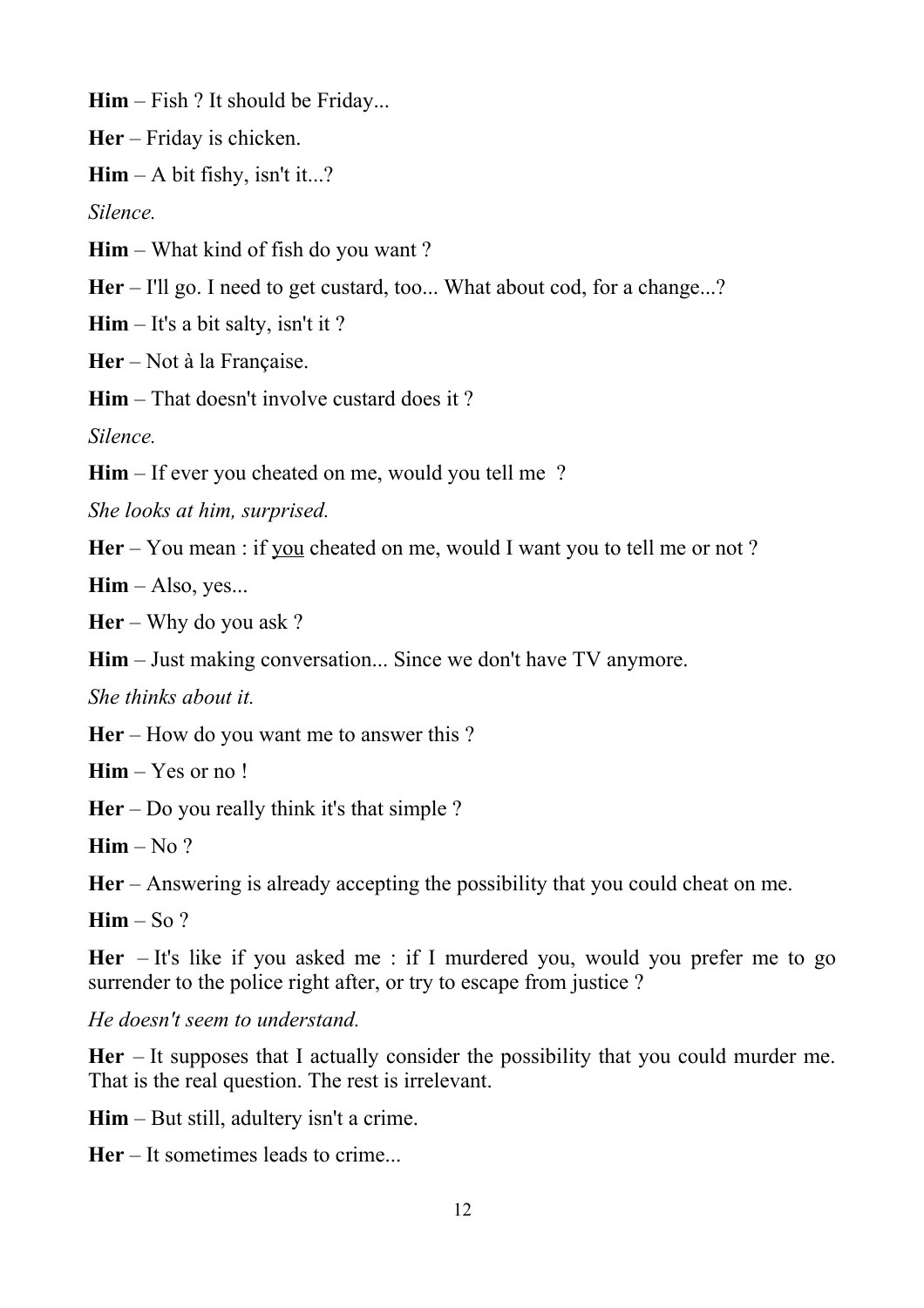*He seems a little worried.*

**Him** – If I cheated on you, you could kill me ?

**Her** – Anyway, if I did, I would most certainly surrender to the police. Justice has always been very lenient towards crimes of passion...

*Silence.*

**Her** – So, you actually consider the possibility of cheating on me.

**Him** – Ninety-five per cent of animals are polygamists. The rest form couples only for as long as it takes to raise their offspring. Proof that fidelity is not a natural thing...

**Her** – We are not animals. At least, women are not...

**Him** – There are still five per cent of monogamists among the animals ! It doesn't make humans out of them. Why would fidelity be a criterion of humanity ?

**Her** – It is the foundation of the family, which is the foundation of society...

**Him** – So you won't cheat on me solely to remain a good citizen ?

*Silence.*

**Her** – Is it that difficult for you to stay faithful to me ?

**Him** – No... I was just wondering if fidelity had the same meaning for men and women.

**Her** – So ? Why are men faithful, in your opinion ? When they are, of course...

*He thinks about it.*

**Him** – To avoid complications...?

*Silence.*

**Him** – Perhaps we should buy another TV.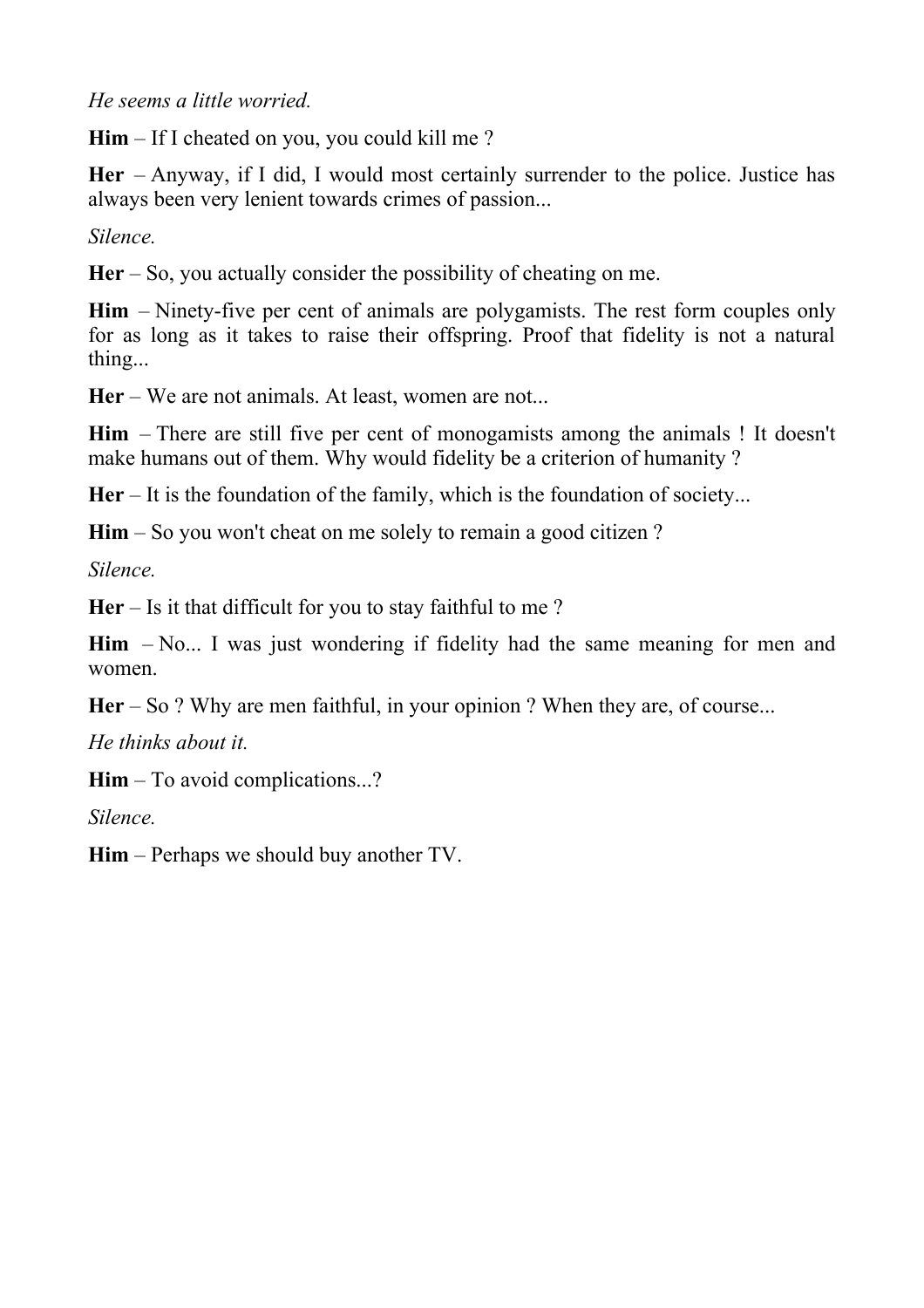#### **4 – Quarantine**

*She is sitting on the couch. He arrives.*

**Him** – It's incredible. I just received another call from a friend of mine inviting me to celebrate his fortieth birthday. Unbelievable, isn't it ?

**Her** – If you all were twenty at the same time, it is not so strange that twenty years later you could be forty more or less at the same time...

**Him** – I mean, what's crazy is that I had no news from all this people for years... And all of a sudden, the phone doesn't stop ringing !

*Silence.*

**Her** – Are you planning to go ?

**Him** – It scares me a little. They might have changed, it's been a long time.

**Her** – Physically, you mean ?

**Him** – Physically, mentally... I hope they're not too dishevelled.

**Her** *(simpering)* – What about me ? Are you sure I am not too dishevelled ?

**Him** – It's different with you, I see you every day, you age little by little. But them, all of a sudden... It'll be like The Return of The Living Dead... It's weird, isn't it, this sudden need to get together when people get close to their fortieth birthday...

**Her** – It's called a birthday party, isn't it ?

**Him** – They say that animals move closer to humans when they feel that the end is coming. It must be something like that. A kind of herd instinct. What could I possibly offer him ?

**Her** – A funeral contract...?

**Him** – It's expensive, isn't it ?

**Her** – I'm joking… What about you ?

**Him** – Yes, sure.

**Her** – No, I mean : Do you plan to do something about your fortieth anniversary ?

**Him** – What do you want me to do ? Any idea to preventing it ? Anyway, please, don't organise a surprise party, okay...? If I haven't seen all these people for years, there must be a very good reason.

*Silence.*

**Him** – How old are you, exactly ?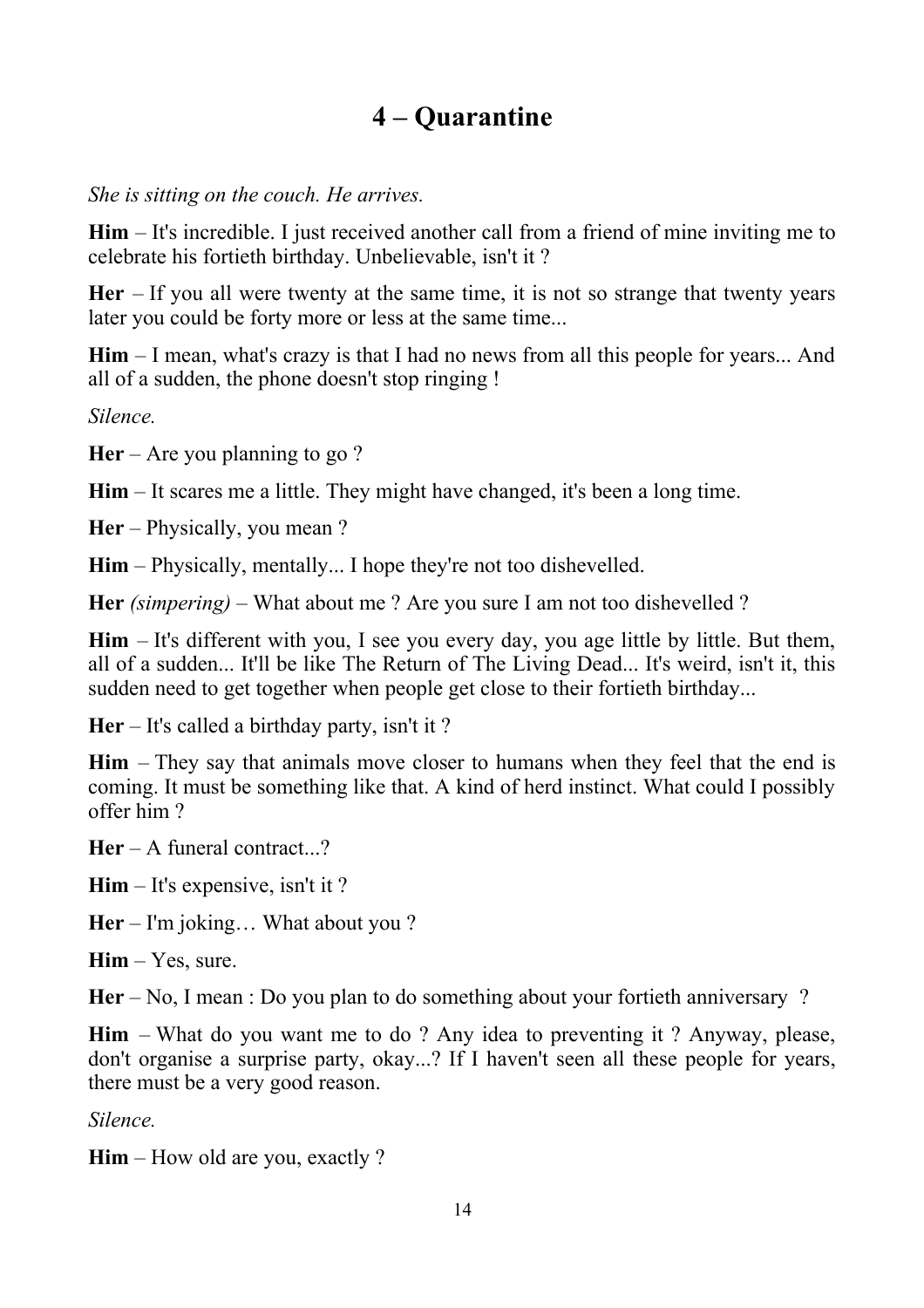*She looks at him, shocked, but does not answer.* 

**Her** – We should invite the neighbours for dinner one day.

**Him** – What for ?

**Her** – For nothing !

**Him** – They never invited us.

**Her** – Maybe they didn't dare...

*Silence.*

**Him** – Just because we're neighbours, it doesn't mean that we need to be friends...

**Her** – The only friends we have live three hundred miles from here ! It could be nice to have friends next door...

**Him** – Well... From a practical point of view... It would cut travelling expenses. And hence reduce pollution. One could almost say that it is ecological to make friends with one's neighbours.

*Silence.*

**Him** – What does he do, exactly ?

**Her** – I don't know. Every morning, I see him leave home with a briefcase. Who knows where he goes. I'll ask him next time, if you like...

**Him** – What about her ?

**Her** – They're very discreet...

**Him** – Sounds like this dinner will be fun. If we don't want to be intrusive...

**Her** – You'll can always talk about yourself.

**Him** – They've got children, haven't they ?

**Her** – Every day, three of them leave the house to go to school. I suppose they are theirs.

**Him** – Oh yes... A little, a medium and a big one... *(Worried)* Do we have to invite them too ?

**Her** – Oh, no ! I'll specify that it's a strictly adult evening. That way there's no ambiguity.

**Him** – You were speaking about the neighbours in front, right ?

**Her** – The side neighbours ! The ones in front moved six months ago, after their divorce. Didn't you see the sign "For Sale" ?

 $\mathbf{Him} - \mathbf{No}$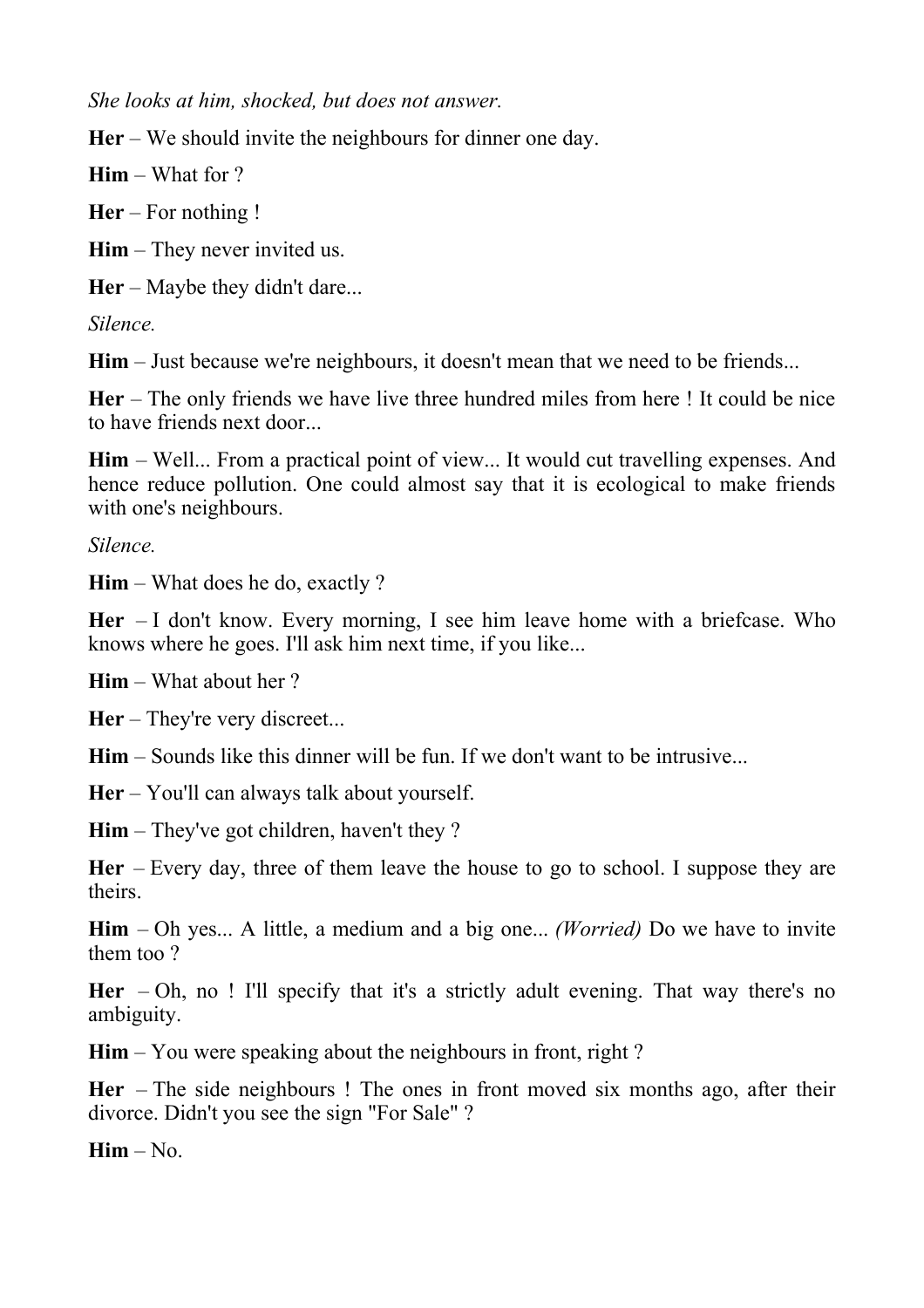**Her** – And anyway, they didn't have any children.

**Him** – Really...?

*Silence.* 

**Her** – It wouldn't be cleaning day, by any chance ?

**Him** – I'm afraid it is. *(With a sigh)* Housework is the foundation of the couple...

**Her** – That's probably why a couple is called a household.

**Him** – And a triangle a "ménage à trois".

*She looks at him, surprised.*

**Him** – Ménage means household, in French... When a man lives with two housewives

**Her** – Three, in a house, can also be a couple with a child...

**Him** – Everyone has his own fantasies.

*Silence.*

**Her** – So ?

**Him** – You really think that now is the right time to have a baby ?

**Her** – It's not a question of money, and you know it… Besides, we're not so poor…

**Him** – We will be with a bunch of kids…! Look what happens in Africa, with the galloping population growth... I read a book years ago : « Black Africa Had A Bad Start ». Well, it hasn't got any better ever since… Today, nobody seriously thinks that Africa is in motion… Apart from the continental drift… The more babies people have, the poorer they are...

**Her** – Are you sure it is not the other way around ?

**Him** – Anyway, if poor people don't have any children, the next generation, everybody would be rich... Look at the Chinese. They're not allowed to have more than one baby, and they're already much better off...

**Her** – Then, let's start with one…

**Him** – When would we take care of this kid ? We don't even have the time to sweep the floor !

**Her** – We would hire a cleaner.

**Him** – But we don't have any room for this child !

**Her** – You could set up your office in the basement...

**Him** – That's what I call a bad start... What about you ? Are you planning to stop working ?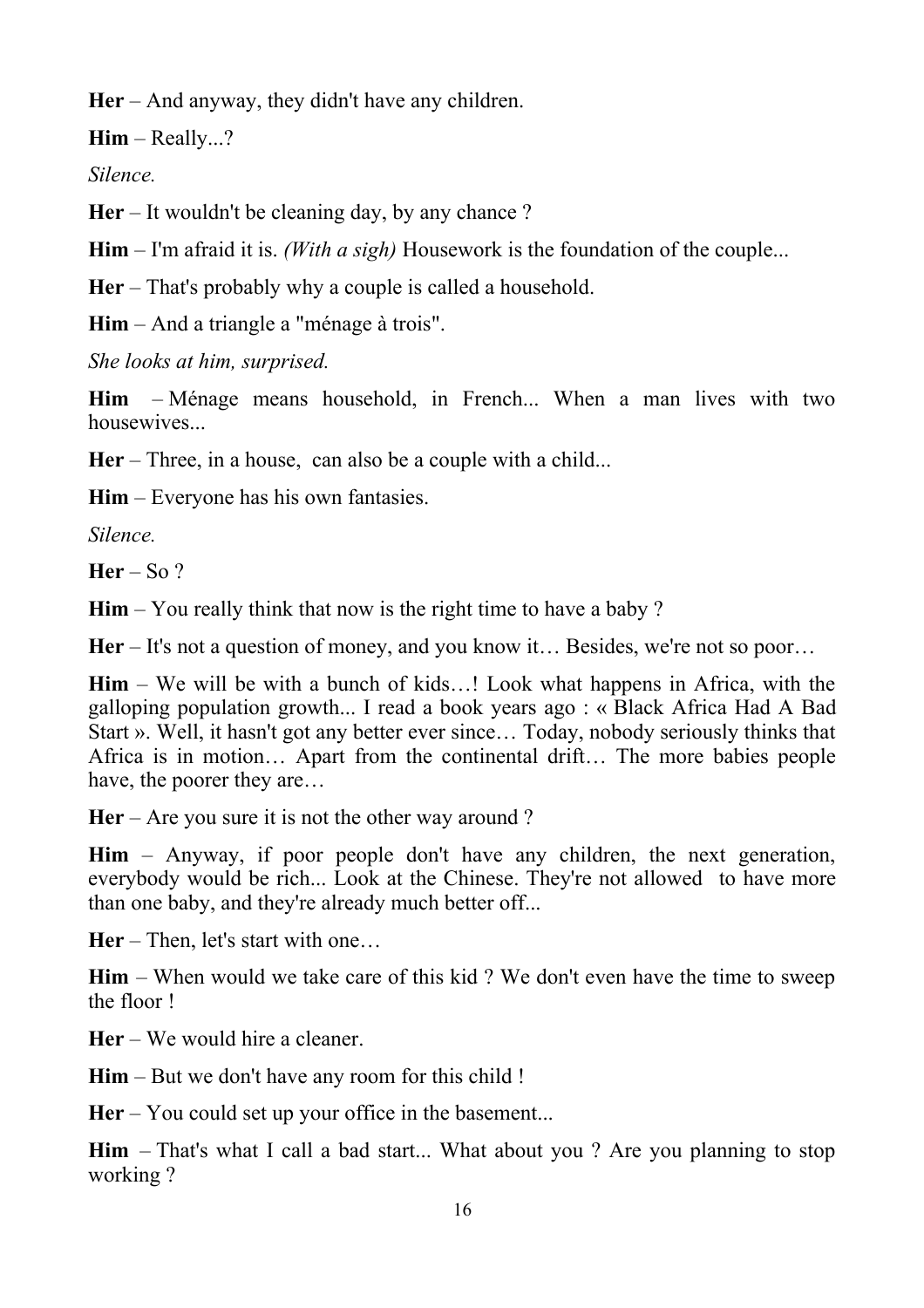**Her** – We'll hire a nanny.

**Him** – In addition to the cleaner ? That's no longer a "ménage à trois", it's a small business ! I'm not sure I'm that entrepreneurial...

*Silence.*

**Him** – We won't be able to go out in the evening anymore.

**Her** – We'll hire a baby-sitter.

**Him** – I never realised just how much of a direct effect population growth has on employment.

**Her** – And consumerism...

**Him** – Diapers, baby-food, toys, medical care...

**Her** – New car...

**Him** – Finally, you're right. This baby will bring an end to the economic crisis...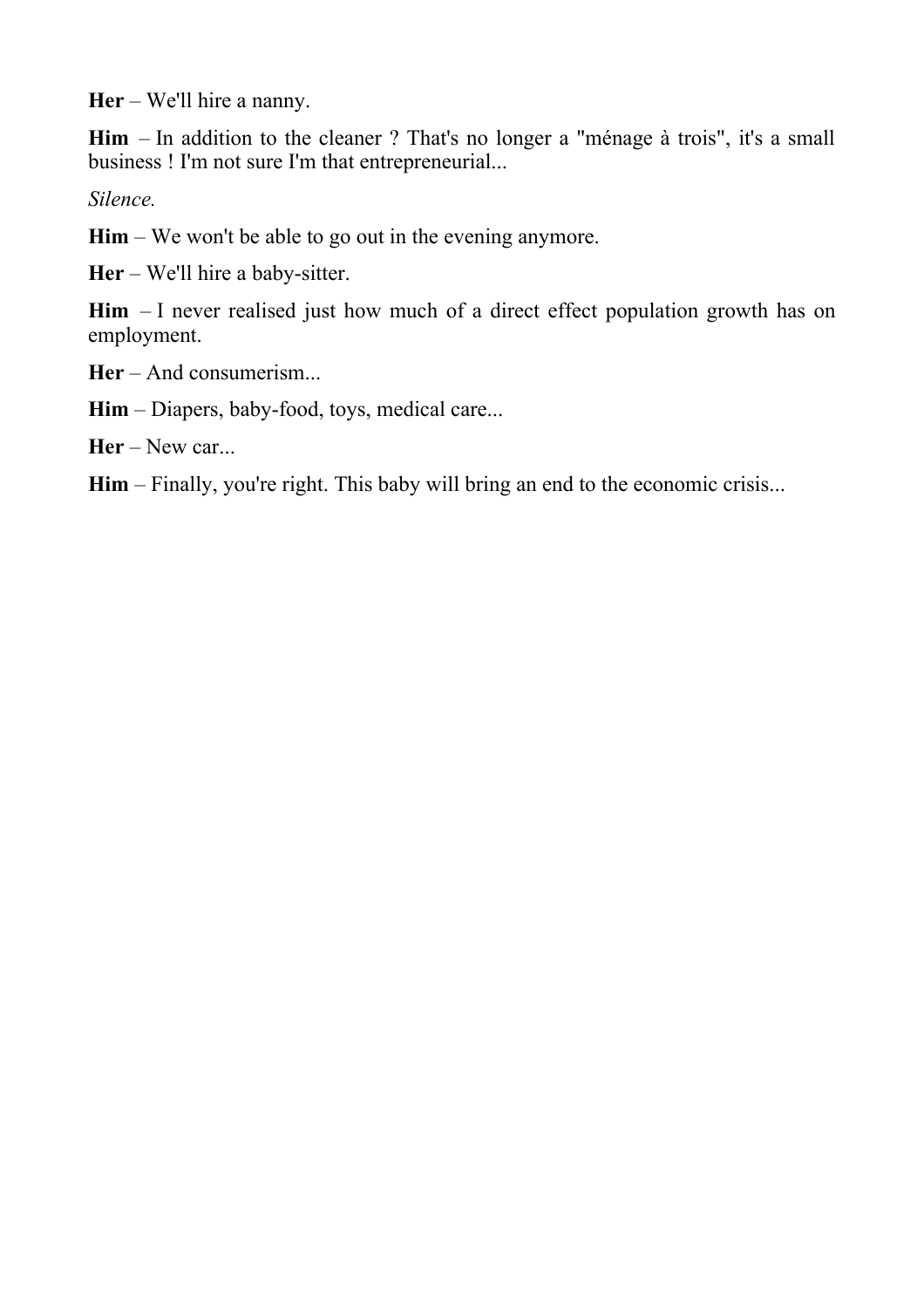#### **5** – **Definition of love (through what it is not)**

**Him** – How long have we known each other ? Twenty years, at least ? *(Silence)* Why didn't we ever sleep together, by the way ? We get along well, don't we...? We could even have married ! It's weird, I see you a bit like an ex. Though we never went out together... We almost did once, remember ? You forced me to drink. Or perhaps it was the contrary. We ended up at your place, completely drunk. We laughed our heads off all night long, but we forgot to sleep together. Maybe because we get along too well, precisely. It wouldn't be spicy enough. We would get bored, in the end. It's true, we laugh a lot together, but... I can't imagine making love to a girl who is laughing. Well, there are different kinds of laughter. I can make a girl laugh to sleep with her. But sleeping with a girl who makes me laugh...! No, if I slept with you, I would feel like I was sleeping with a buddy. I mean a girl, but... Besides, I don't like blondes. I know, you are not blonde. But you were when I met you... I didn't know that it wasn't your natural colour ! Doesn't hang on much, does it? It is not that I don't like blondes, but... It depends. It must have been the colour. You were too blond for me. Girls who are too blond, I don't know, it puts me off. Physically. I don't know why… It must be something to do with the skin-type. And now it's too late. I will always think of you as a blonde who dyed her hair to become a brunette. Besides your are not really dark-haired... It is not light-brown, either. I don't know how to call it... It's neither blonde nor dark. It's not that I don't think you are sexy, right ? Anyway, all the guys think you are sexy. Usually, it's rather motivating. But in this case... Really, I can't think exactly why I never felt like sleeping with you… Is that what we call love ? I mean, the «je ne sais quoi» that makes us feel like fucking together, or more if inclined. We figured out what it is, can you believe it ! Through what it is not... Now, why did I marry my wife rather than you or another one ? Well, she liked me. It was easier. If she hadn't liked me right from the beginning, would I have held onto her...? And if I had held onto her, would she have liked it...? We will never know. Mutual love is easier, of course, but it's not so... How can I say...? Conquering without a battle makes the triumph modest. Besides, I wonder what she liked in me ? Have you got any idea… ? I could ask her, of course, but... If she asks me back... Sometimes, there are matters that are best left alone. A bit of mystery in the couple can't hurt. Well, within reason. Once I went out with a girl. After a year or so, she ditched me. I asked her why. She told me that she was bored stiff in bed with me. A whole year ! Isn't that taking discretion a bit too far... Now why did she go out with me for a year? It didn't even occur to me to ask... There must have been a reason ! Unless she lied. About my sexual performances, I mean... As a form of revenge… I'm not saying that because it hurts my male pride, right ? It just surprised me a little, that's all. It's true, I am a reputedly good lay. What about you ? No, I mean, really, don't you want to tell why you never fancied going out with me ? *(Worried)* You don't have to answer that, hey ?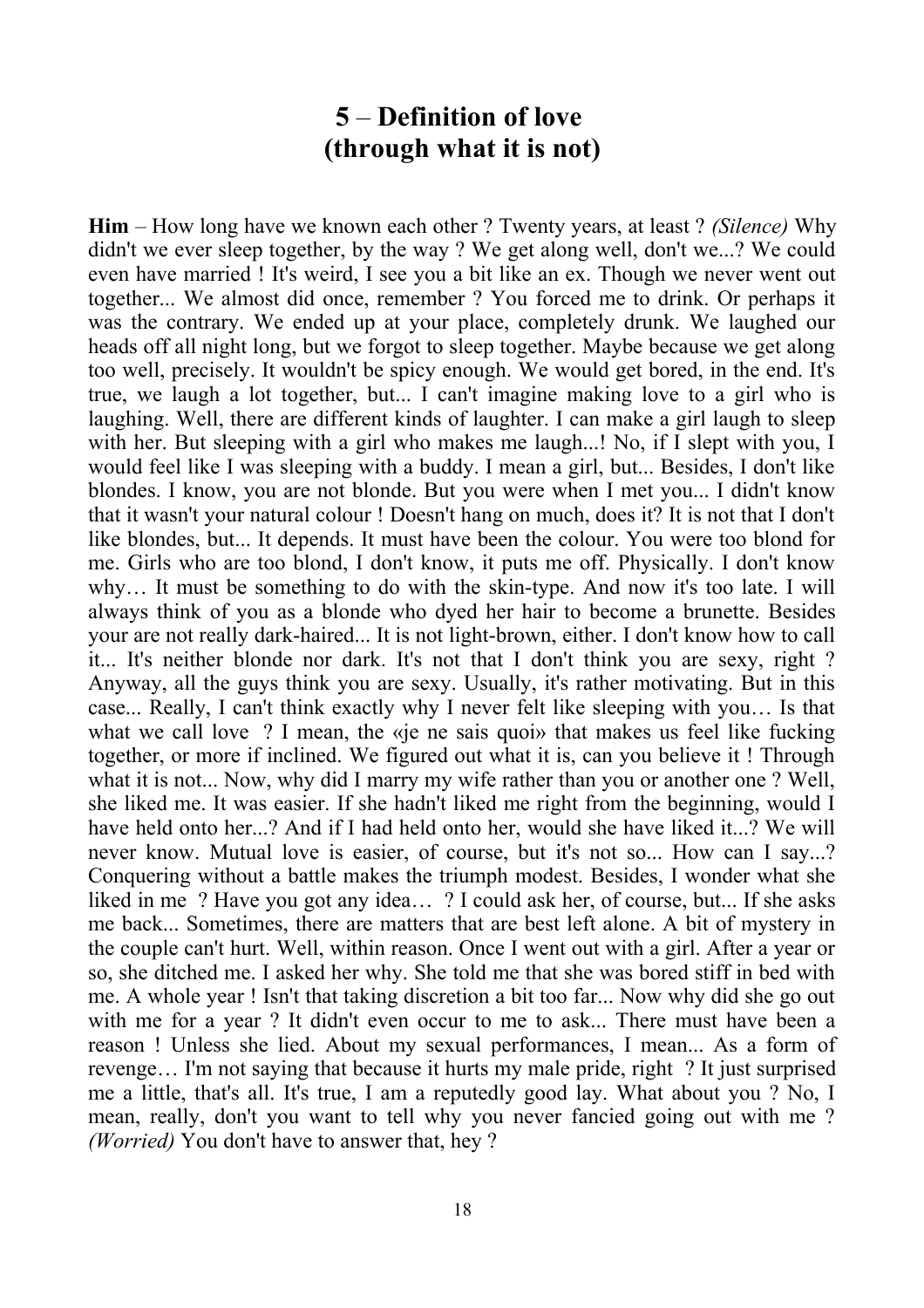#### **6** – **Meeting again**

- *She arrives, with a big smile on her face.*
- **Her** *(pleased)* Do you recognise me ?
- **Him** *(turning to her, embarrassed)* No...
- **Her** *(knowingly)* It was years ago, but still...
- **Him** Oh, yes, maybe...
- **Her** *(offended)* Maybe ?
- Him I mean, of course, I remember now... How are things going ?
- **Her** Not too bad... What are you doing here ?
- **Him** Well, nothing. What about you ?
- **Her** *(upset)* Did I change that much ?
- **Him** Oh, no ! Absolutely. Why ?
- **Her** You didn't seem to recognise me a while ago.
- **Him** Sorry, it is just that I didn't expect to see you again, that's all.
- **Her** Anyway, you didn't change, I can tell you.
- **Him** Thank you...
- **Her** So, what's up ?
- **Him** You know, same old things...
- **Her** Still very talkative, hey ?
- *He doesn't know what to say.*
- **Her** Did you come back a long time ago ?
- **Him** From where...?
- **Her** Well... From there !
- **Him** Oh, yes... I mean, not really.
- *They stupidly smile, embarrassed.*
- **Her** *(moved)* I'm very pleased to see you again.
- **Him** Me too...
- **Her** *(knowingly)* I have to go, now. Someone is waiting for me...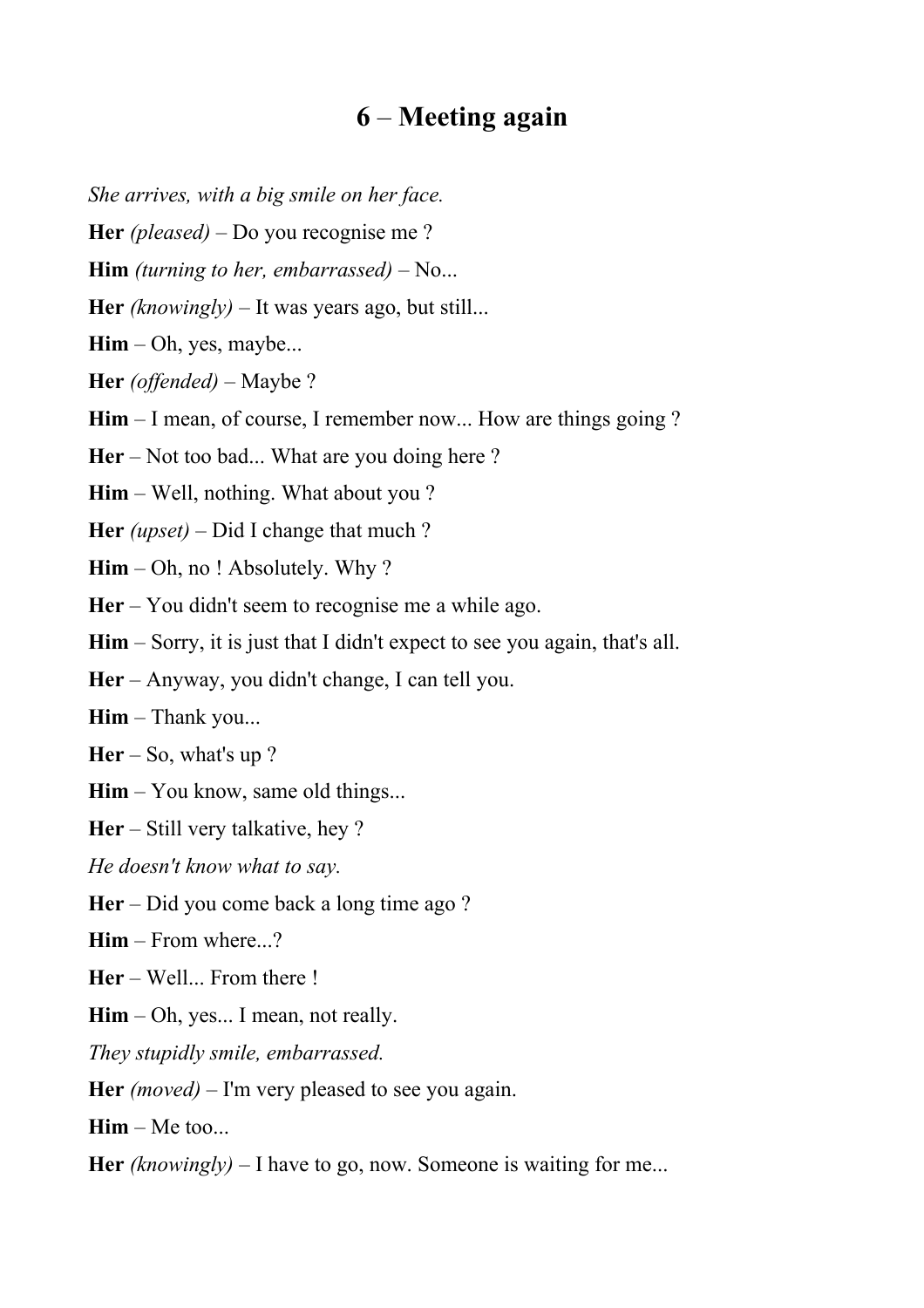*She hesitates for a while.*

**Her** – We're not going to shake hands are we ?

**Him** – Okay...

*Taking him by surprise, she French kisses him.*

**Her** *(pathetic)* – We might meet again some other time...

**Him** *(upset)* – Maybe, yes...

**Her** – Well... So long Paul !

*She lets go of him, with tears in her eyes.*

**Him** – So long.

*She leaves, turning around one last time. They wave good-bye from afar. He remains alone.*

**Him** *(taken aback)* – Paul ?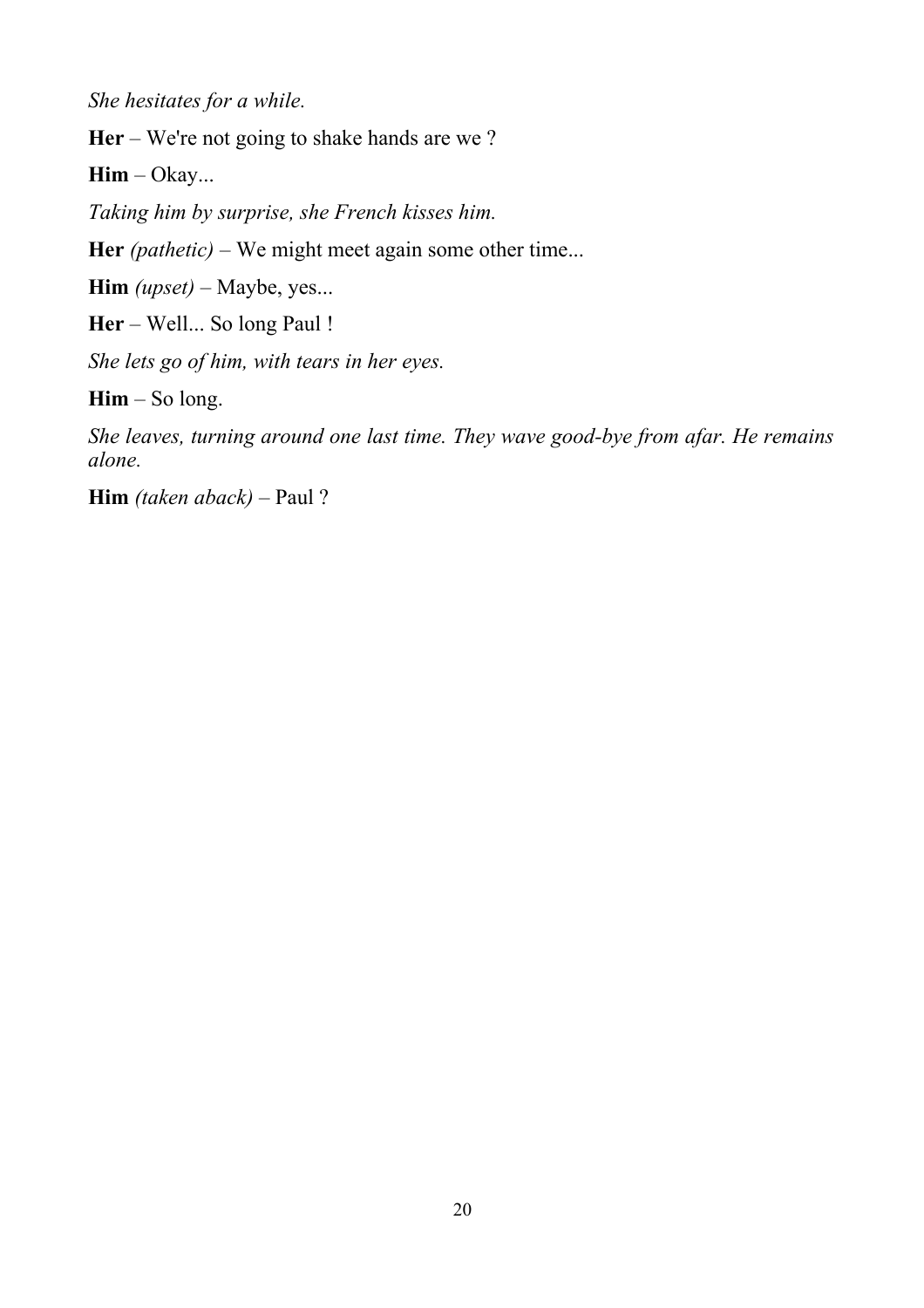#### **7** – **Carpaccio and Bacon**

*A couple admiring a painting that we can't see, and that is hung on an invisible wall.* **Him** – Panini, isn't it ?

**Her** – Let's see.

*She gets closer and, leaning forward, reads the name of the painter above the frame.*

**Her** – Not quite, it's... Carpaccio.

**Him** – Of course...

*They admire the painting for a while, and then move on to another one.*

**Her** *(playful)* – Want to give it another try ?

**Him** – Okay...

*He looks the painting carefully.*

**Him** – Picasso...?

*She glances at him to make him understand that he is wrong.*

**Him** – Pissaro...?

**Her** – Pissaro... Picabia !

**Him** – Oh yes... I always mix them up.

*They proceed to the next painting.*

**Him** – Your turn ?

*She looks at the painting carefully.*

**Her** – Manet...?

*He reads the name above the frame.*

**Him** – Monet !

**Her** – Well...! It's about the same, isn't it ?

*They go on.*

**Her** – Look ! They have got a lot of Bacon too...

*He looks at her a little, not sure to understand. Then they go and look at the painting.*

**Her** – It's good, isn't ?

**Him** – Yes, it's...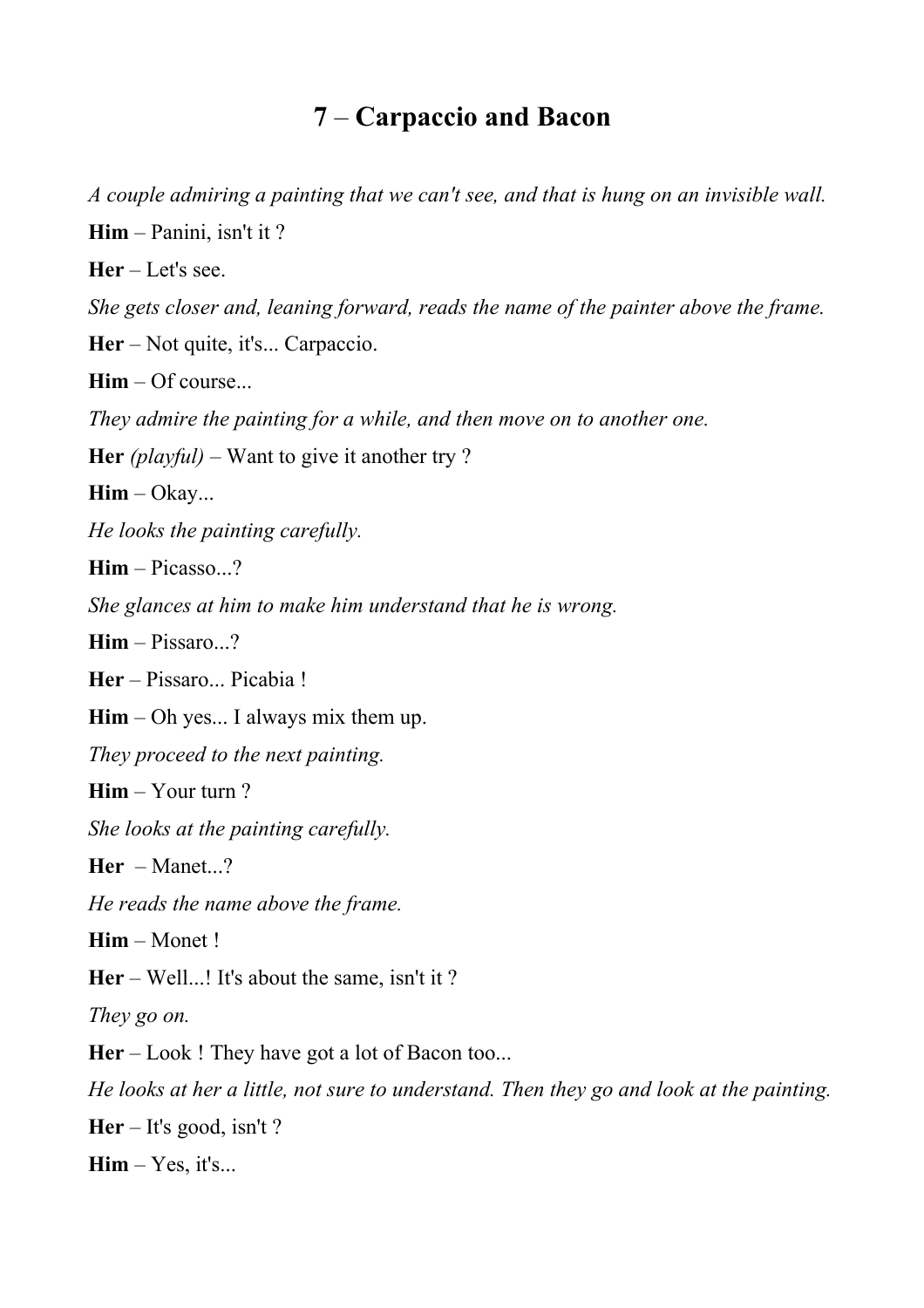**Her** – It's Bacon.

 $\mathbf{Him} - \mathbf{Yes}$ ....

*Silence.*

**Her** *(thoughtful)* – Sometimes, I wonder...

**Him** – What ?

**Her** – If I didn't know it was Bacon, would I find it so good ?

*He looks at her, surprised.*

**Her** – If I didn't know that these paintings are worth millions ! Let's be frank. Imagine that you have never heard of the Mona Lisa. You come across at the flea market. For sale. Three hundred pounds. Can you say for certain that you would hang her up above the fireplace ? This dope with her silly smile ?

*He thinks about it.*

**Him** – We do not have a fireplace, anyway...

**Her** – No, let's be honest, even if we have visited dozens of museums and hundreds of exhibitions, would we really be able to see the difference between a piece of shit and a masterpiece...?

**Him** – We'll never be able to tell. You don't see anything but masterpieces in museums. It's not fair, by the way. In all museums, they should save a room to expose just really crap stuff. The principal of the placebo test, you see ? Just to check out if the other paintings are really beautiful, or if we find them so just because they told us that they were.

**Her** – Anyway... Going to museum, it's like going to church, isn't ? One goes there for the atmosphere above all.

**Him** – Fortunately, you can practice even if you don't believe... The same as for love.

*She looks at him, not sure she's understood.*

**Him** – I mean, the same applies to marriage... Look at us... We married in church... However, we don't really believe in God.

*Silence.*

**Her** – Do you remember our honeymoon to Paris ? You took me to the Picasso Museum...

**Him** *(nostalgically)* – Of course, I remember...

**Her** – We were so excited... It's only half round that we realised that it was the Carnavalet Museum...

**Him** – Yes... They're both in the same area...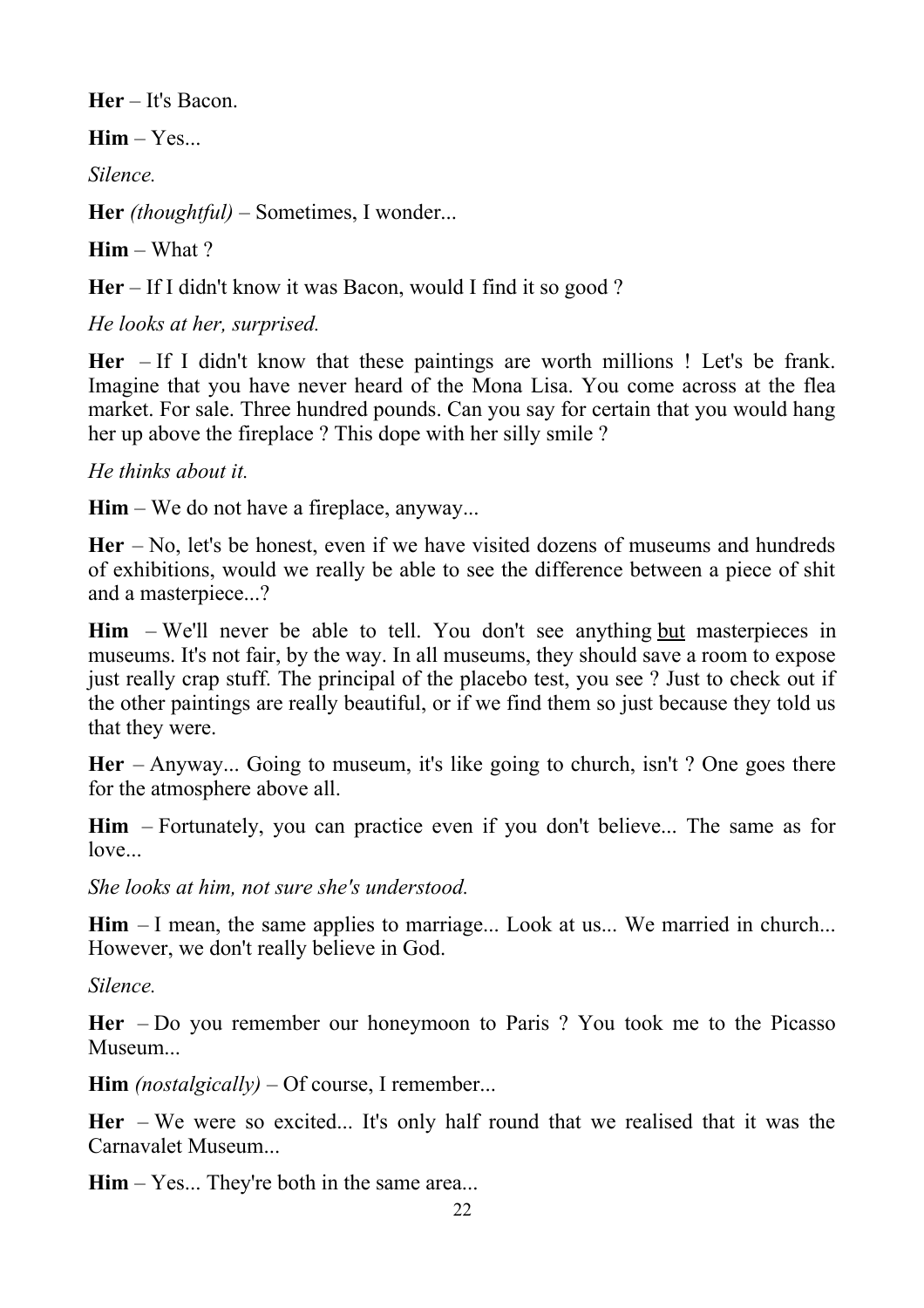**Her** *(smiling)* – I did wonder why the preliminaries were taking so long...

**Him** – The preliminaries...?

**Her** – I mean, Picasso... His first period...

**Him** – Oh, yes, of course...

*Silence. They start to leave.*

**Her** – Did you heard of that artist who paints under the sea ? *(He is not sure he understands*). He puts on a wet suit, goes into the sea and paints corals.

Him – I must say I never heard of him. Any good ?

**Her** – Well, pretty good, actually...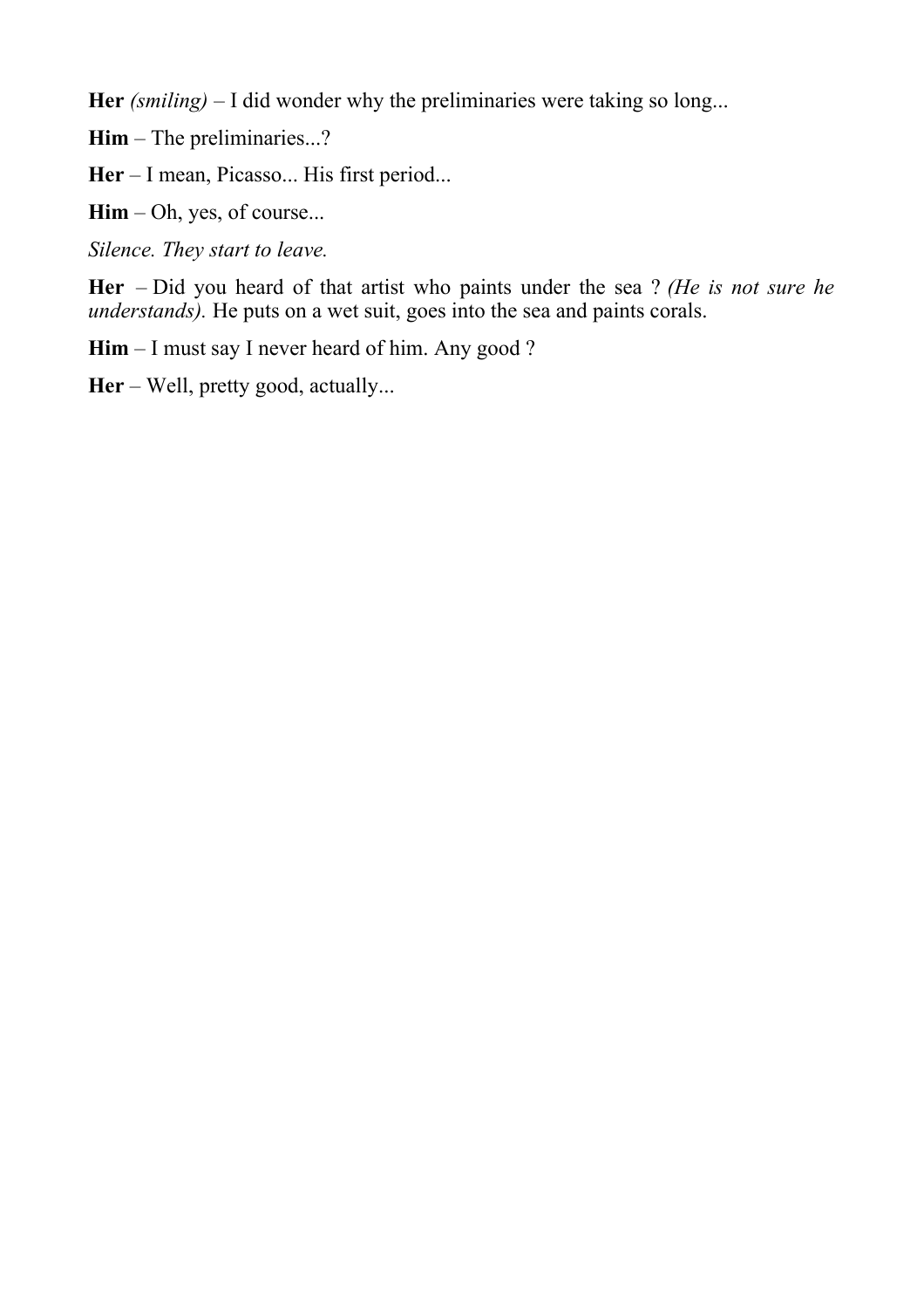#### **8** – **Disappearance**

*A couple, sitting on a couch. They seem to be bored. He starts looking for something.*

**Him** – Do you know where the remote control is ? It seems to have disappeared...

*She looks at him, surprised.*

**Her** – But… we don't have a TV anymore !

**Him** – Oh yes, quite right..

*Silence.*

**Him** – What would you do if I disappeared ?

*She looks at him, astonished.*

**Her** – Like the remote control, you mean ?

**Him** – Not like the remote control ! If I disappeared, you see what I mean...

**Her** – You don't feel well ?

**Him** – I'm fine, it's just a hypothesis.

**Her** – Haven't you got a happier one ?

**Him** – I am older than you. I will probably croak first.

**Her** – You're hardly three years older...

**Him** – Women live longer than men, anyway ! Besides, I could have an accident. A heart attack. Cancer.

**Her** – Me too !

**Him** – Maybe, but I asked first.

**Her** – Well I don't know. Do I have some time to think about it ?

**Him** – Prevention is better than cure...

*She looks at him, not sure of understanding.*

**Him** – I mean, it's better to forewarn.

*Silence.*

**Him** – Anyway I can tell you, I would rather be cremated.

**Her** – Why do you tell me that now ?

**Him** – Well, I won't be able to tell you after, will I ? *(After a while)* It's my nightmare, that is, to be buried alive. Not you ?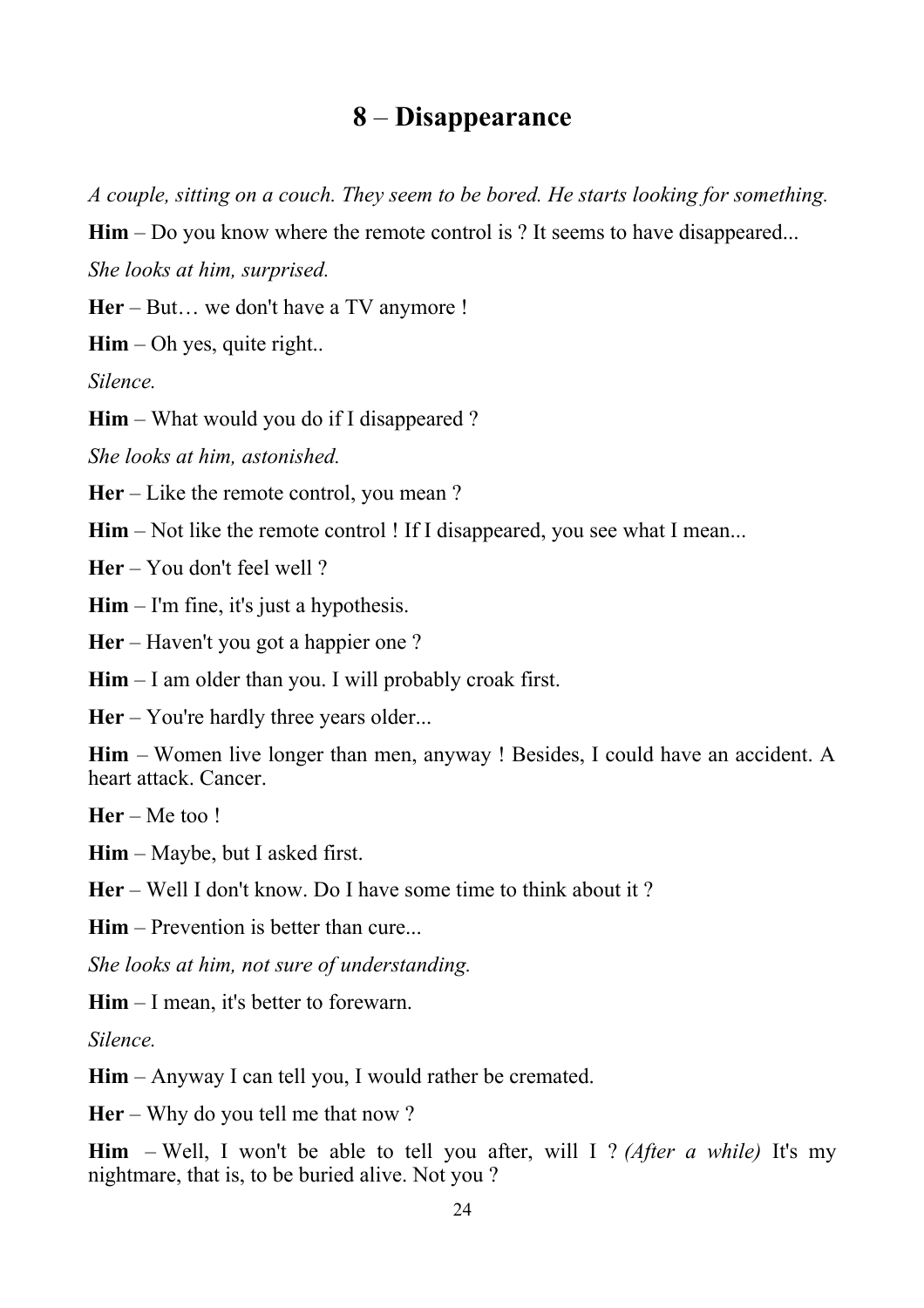**Her** – It probably doesn't happen very often.

**Him** – Well, once is enough.

**Her** – And to be burned alive, doesn't that scare you ?

*He looks at her, worried.*

**Him** – I never thought about that... *(After a while)* Do you believe that there is a life after death ?

**Her** – Is it really something to hope for...?

**Him** – You wouldn't have to worry about money, you know...

**Her** *(surprised)* – If there was a life after death, you mean ?

**Him** – If I were to depart !

**Her** – Oh, yes... I wasn't worried.

*Silence.*

**Him** – I wouldn't be mad at you if you married again, you know.

**Her** – Thank you.

**Him** – Well, you wouldn't necessarily have to marry him though..

**Her** – Him ?

**Him** – The guy you would get hitched with. You'd better keep your independence.

**Her** – What independence ?

**Him** – It's funny, though. I can hardly imagine you with another guy...

**Her** *(offended)* – Do you think nobody would want to live with me ?

**Him** – Oh, no. On the contrary. In fact, I think I would be jealous.

**Her** – When you're dead, you'll be jealous ?

**Him** – Absolutely...

**Her** – And what if I were to... depart before you do ?

**Him** *(fake)* – Well, there you've caught me unprepared. *(After a while)* If I were to get hitched again, would you be mad at me ?

**Her** – I wouldn't be there to see it.

**Him** – But you would be jealous...?

*She looks at him, suspicious, but does not answer.*

**Him** – Who do you imagine me with ?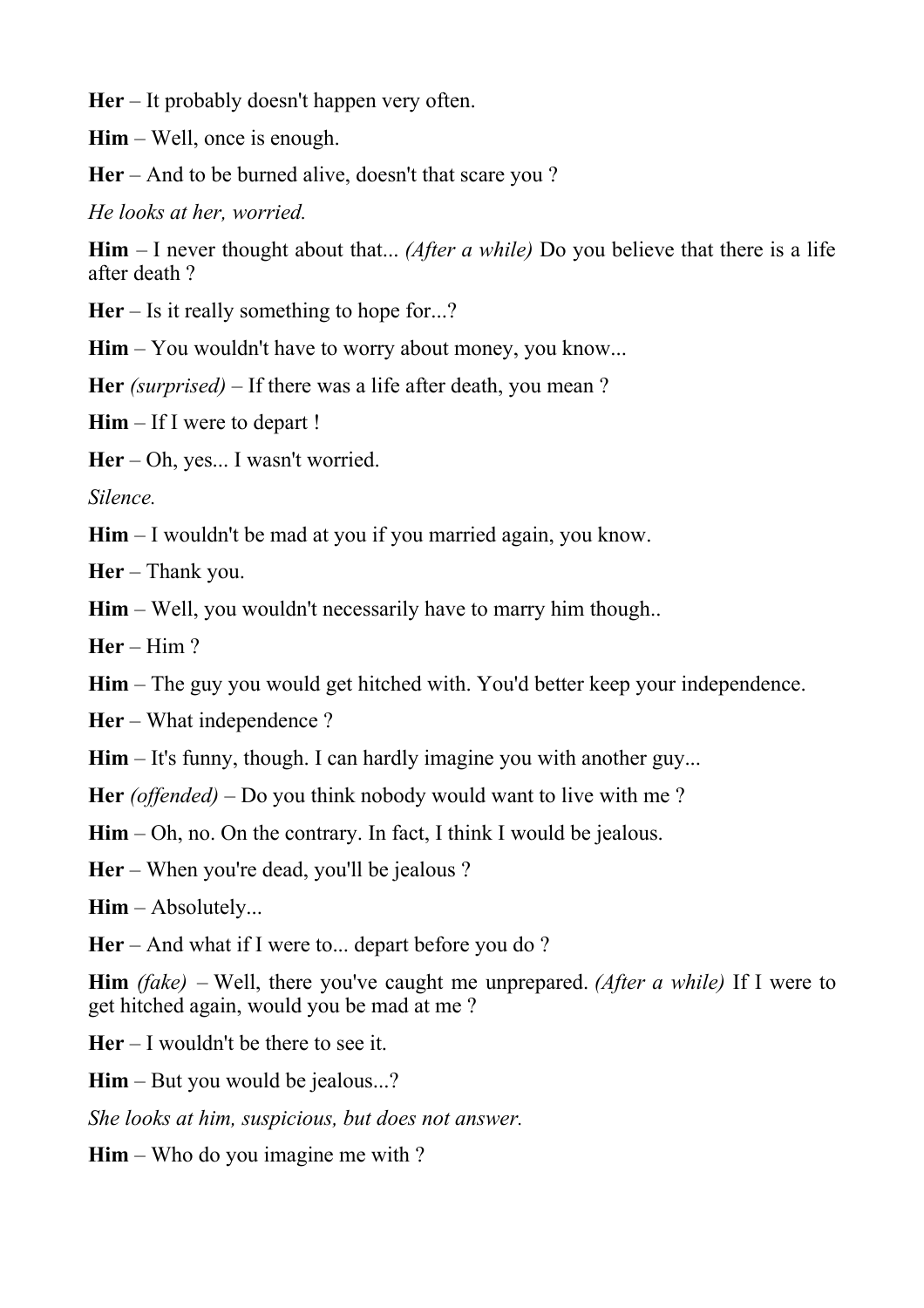**Her** – Do you want me to introduce you to a girlfriend of mine, just in case ?

**Him** – For the children, there are godfathers and godmothers... For members of parliament, it's is the same. There are substitutes. If one gets sick or dies, you've got a new one at the drop of a hat. It's all organised...

**Her** – Yes... And for cars, there are a spare wheels... *(Upset)* You are not telling me that you've already found my replacement, are you...?

**Him** – Well, it's not that easy, you know ? *(After a while) Silence.* The good thing about bigamy, is that in case of death, one is only half-widowed.

*She looks at him, astonished.*

**Her** – Indeed...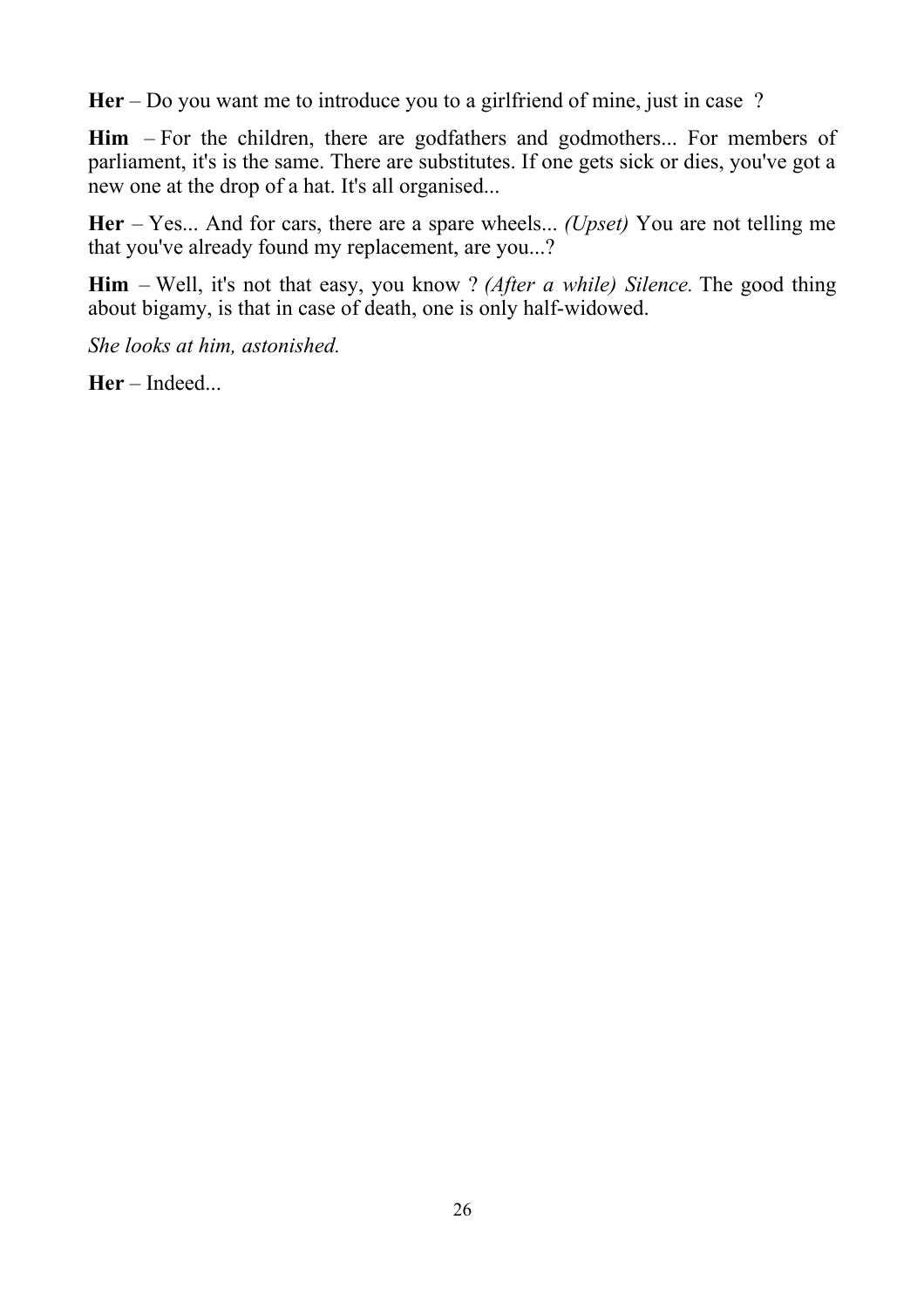#### **9** – **The world of sport**

*She is reading a women magazine. He is bored. After a while, he hesitates, takes out a sports magazine, and starts reading it. She notices it and looks surprised.*

**Her** – You buy sports magazines, now ?

**Him** – Why wouldn't I ?

**Her** – Well... And... you're really going to read it ?

**Him** – I leaf through... To make up my mind...

**Her** – About what ?

**Him** – I don't know. A lot of men read this on the tube. I just wondered what was so interesting...

**Her** – So, did you find out ?

 $\text{Him} - \text{No}$ ...

*She looks dismayed.*

**Her** – Are you interested in sports ?

**Him** – Not much...

**Her** – Then it's not very surprising that you do not find any interest reading sports magazines...

*He puts his magazine away.*

**Him** – Well... To be interested in sports is one thing. To feel every morning an irrepressible need to know if Luton beat Bratislava 3 to 1 or if the match ended in a draw is another thing. I don't even know where Bratislava is...

**Her** – It's the capital of Slovakia, isn't it...

**Him** – Are you sure ?

**Her** – Or Slovenia...

**Him** – Slovenia ? Do you really think they can afford a football team ? It's a very small country...

**Her** – Well, the Vatican is another one. And they've got a lot of money...

**Him** – Don't tell me that the Vatican has also got a football team...?

*He goes back to his sports magazine.*

**Her** – But why does it matter so much for you, all of a sudden, to understand why men read sports magazines ?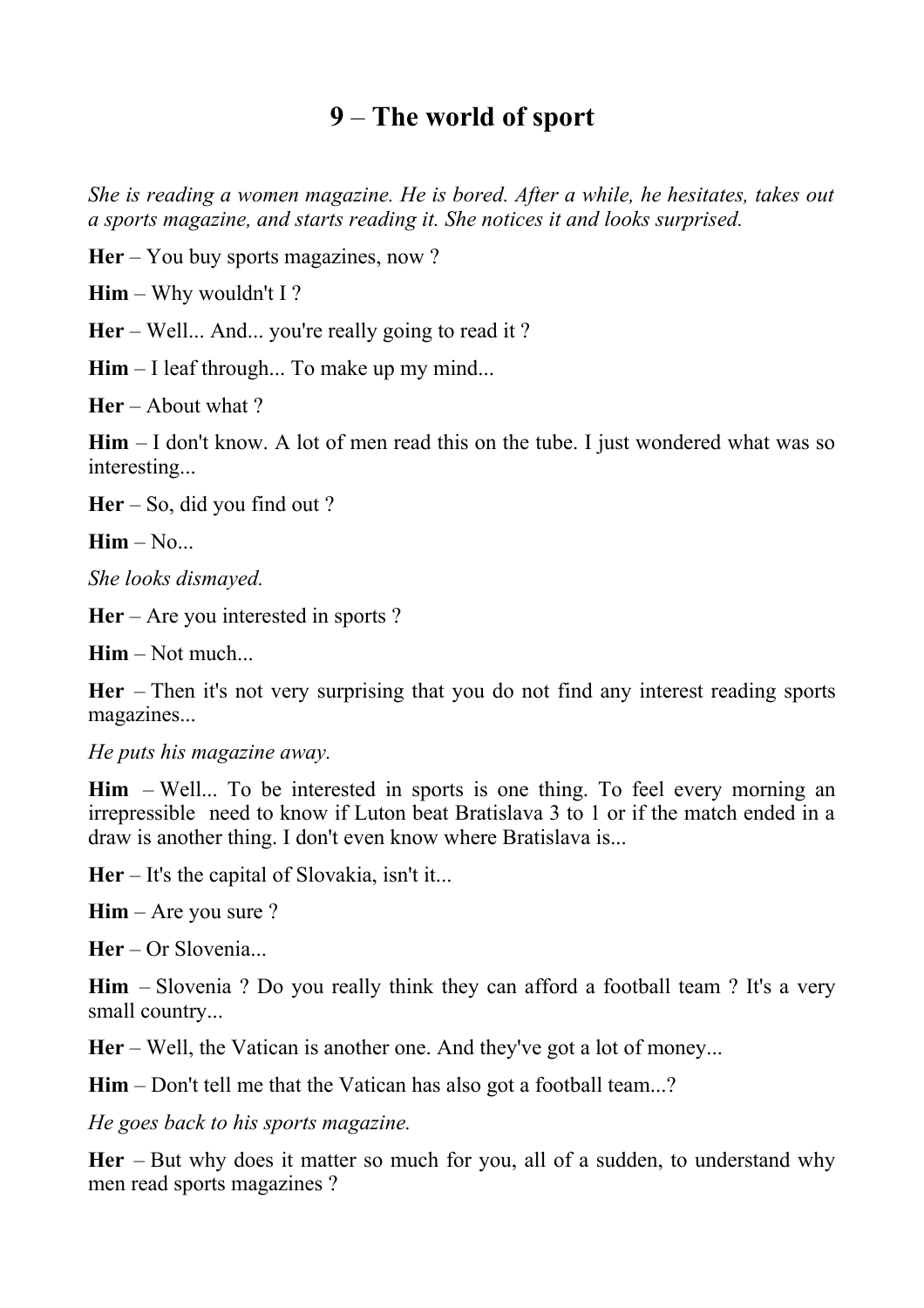**Him** – It would seem that I need to be reassured about my manhood...

**Her** – Well, too bad...

**Him** – Thank you.

**Her** – Listen, you can be a man without reading sports magazines.

**Him** – Really...?

*She thinks about it.*

**Him** – I don't know... Do you want me to subscribe you to a car magazine?

*He looks at her, wondering if she is making fun of him. She goes back to her women's magazine.*

**Him** – What about you ?

**Her** – Me ?

**Him** – What interest do you find reading women's magazines ?

*She glares at him.*

**Her** – You read them too...

**Him** – Well... Only for fun...

**Her** – I don't read sports magazines... Even for fun...

**Him** *(disturbed)* – Do you find me effeminate, is that it ?

**Her** – But, no... All men read their wives' magazines. It's common knowledge. Why do you think there are so many advertisements for cars in women's magazines ?

**Him** – Well you don't see many advertisements for washing machines in sports mags.

**Her** – And yet, football is a very dirty sport... You only have to see the number of football players in the advertisements for washing machines.

*She goes back to her magazine. But he still seems preoccupied. She notices.*

**Her** – Is there still something you are worried about ?

**Him** – No, I was just thinking about the differences between men and women...

**Her** – So...

**Him** – Take the clothes, for instance... Pants are no longer a male monopoly, but the skirt is still a woman's privilege.

*She looks at him, incredulous.*

**Him** – The same with colours. You women can wear grey or pink as well. We have to stick to grey. Or brown… *(After a while)* You blame us for not liking shopping... But do you realise how depressing a men's shoe store can be ?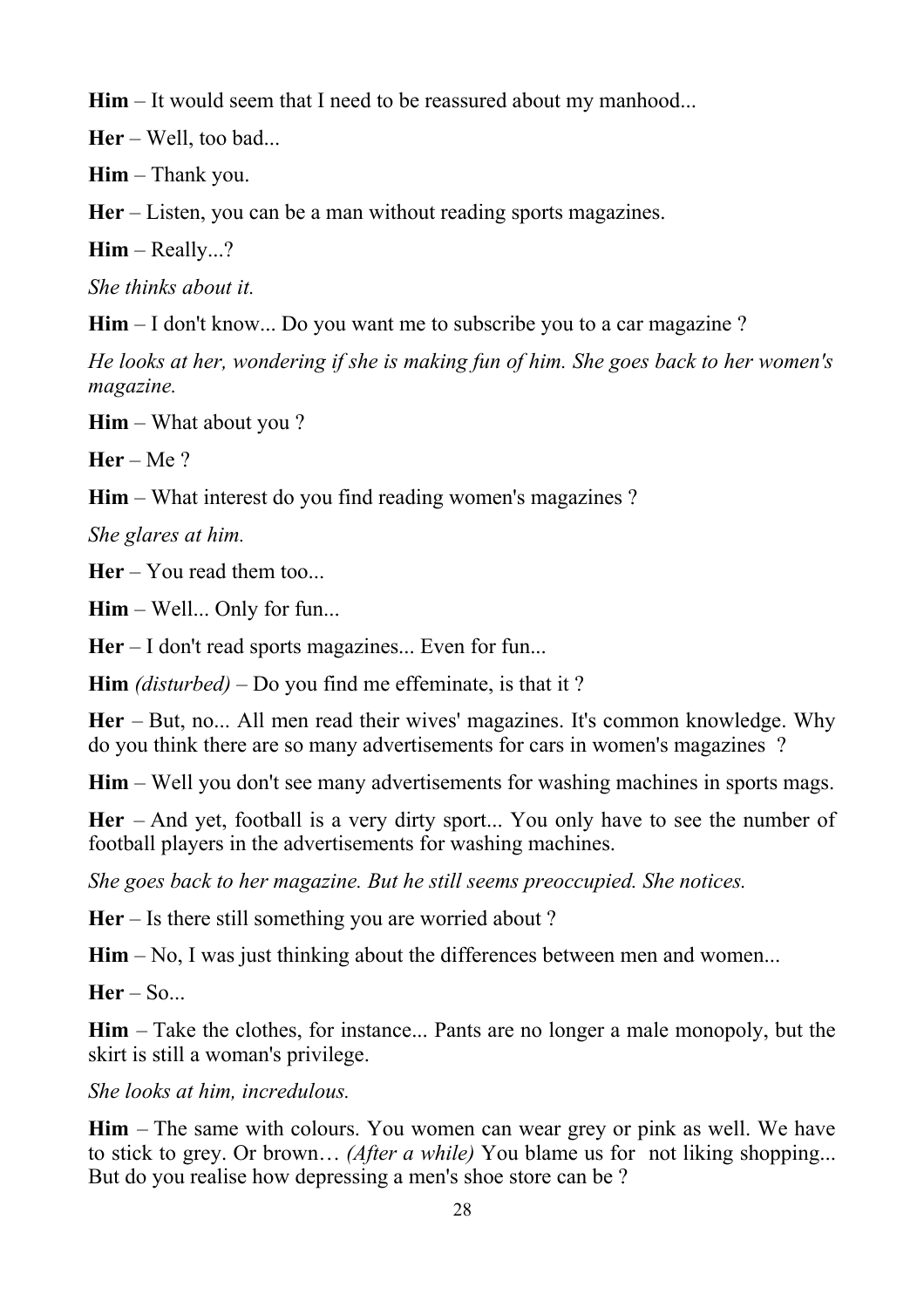#### *She looks worried.*

**Her** – You would like to be able to wear a pink miniskirt with stilettos ?

**Him** – No ! It's just a simple statement of fact... You have stolen the best of our male attributes, and we did not receive anything in exchange. *(He huffily goes back to his sports magazine)* At least, we still have sports magazines.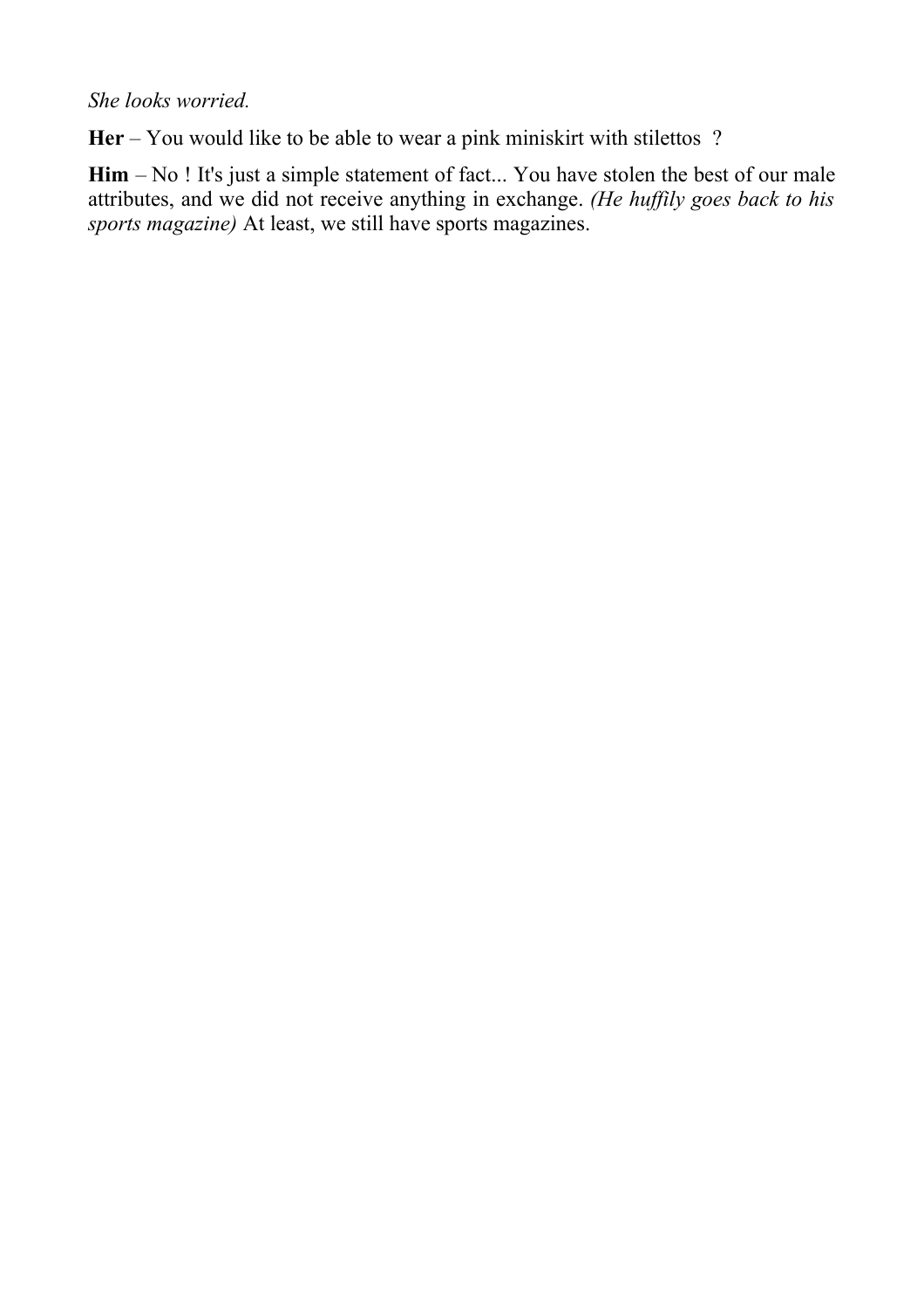#### **10** – **Small talk**

*She is reading. He stares into space. She notices.*

**Her** *(surprised)* – What are you looking at that way ?

**Him** – TV...

**Her** – But we don't have one anymore !

**Him** *(with a sigh)* – I know, but... It's like if my legs had been amputated and I still had pins and needles in my feet...

*She stares at him, and then goes back to her book. After a while, she looks at him again.*

**Her** – It's weird, today, I received a call for you on my mobile...

**Him** – Oh, yes, sorry, I forgot to tell you. I put your phone number on my answering machine at the office, so people I work with can join me during the holidays...

**Her** – The holidays ? But it's a week from now !

**Him** – Well... At least, they have it.

**Her** *(staggered)* – My mobile phone number !? And meanwhile, for a whole week, I'm going to receive calls from "people you work with"...?

**Him** – I don't know... Tell them to call me back during the holidays...

**Her** – Don't you think it would have been easier for you to get one ?

**Him** – Me !? A mobile ! When I'm not at work, I like people to leave me alone. I don't want them to bother me...

**Her** – So you prefer that they bother me !? I was right in the middle of a disciplinary committee at college, when a guy called me to ask when  $I - I$  mean when you – planned to submit your article titled "The wearing of G-string in the workplace is a human right" ? Don't you think it doesn't bother me ?

**Him** – You don't switch off your mobile during disciplinary committees ?

**Her** *(ironical)* – Sorry, I forgot... Listen, a mobile is something very personal. You cannot lend it to anybody. Even your husband. I don't know how to explain... It's like a toothbrush...

**Him** – A toothbrush ? Well... If you want to use my toothbrush during the holidays, no problem...

**Her** – Well, a computer, then ! Would you let me use your computer if mine was disabled by a virus ?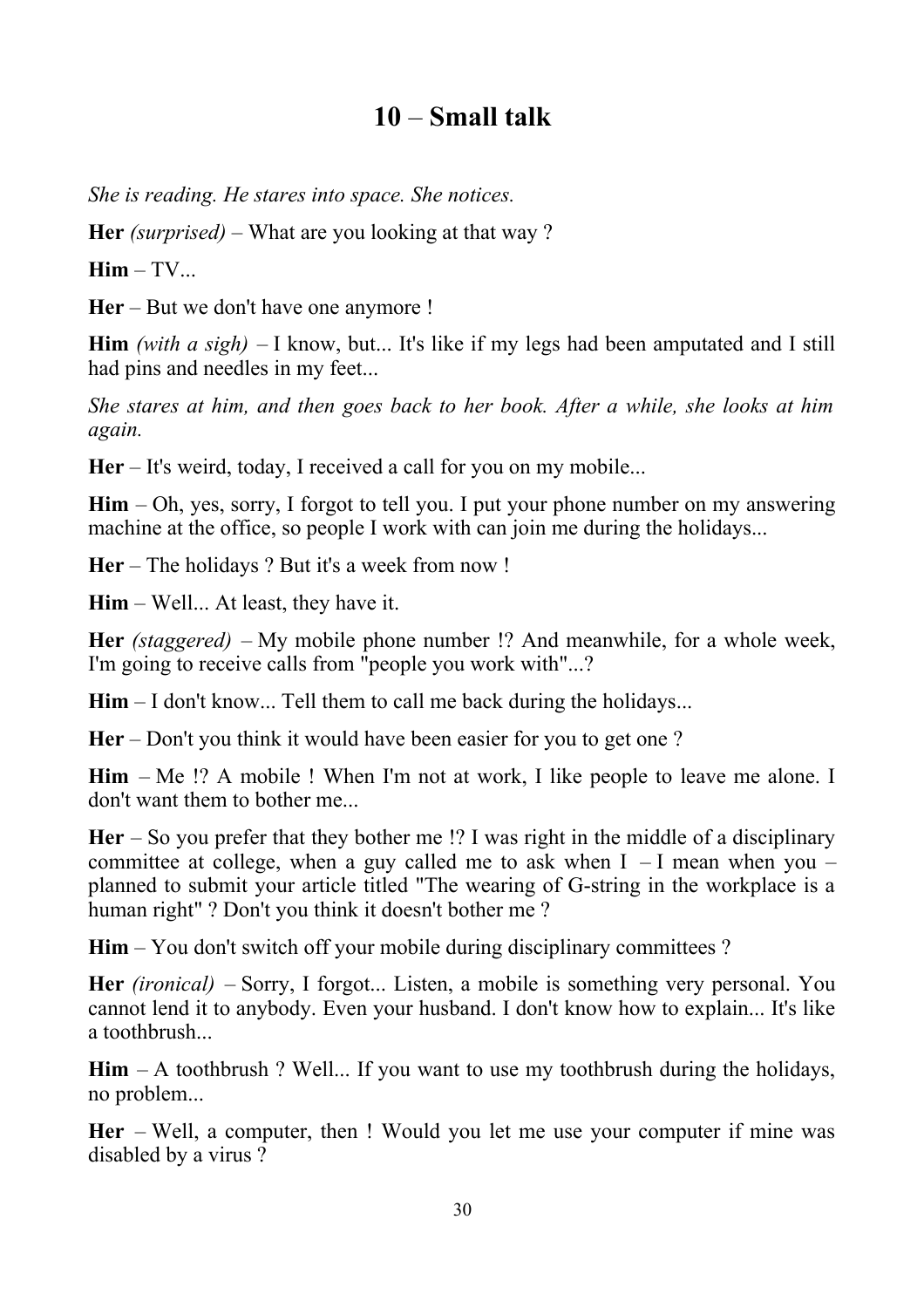*He does not answer.*

**Her** – And after the holidays ?

*He seems not to understand.*

**Her** – I'll still receive calls for you !? It's a good thing you don't have anything to hide

**Him** – After the holidays, I'll tell them that I lost this bloody phone. Or even better, that it was stolen from me ! Mobiles are often stolen...

**Her** – Perfect ! That way, if somebody reaches me anyway, he will call me a thief ! Do I have to remind you that this phone is mine ?!

**Him** – Well, if you prefer, you can let me have it. And you can buy another one...

**Her** – Of course ! And then, when the people I know will call me, they'll get in touch with you...

**Him** – I'll give them your new number, and that's all...

**Her** – You're right, it's much easier than you simply buying a phone for yourself. *(Suspicious)* Don't tell me you're using mine just to spare you the trouble...?

*He does not answer. Silence.*

**Him** – You'll never guess what the butcher called me this morning...

*Apparently, she doesn't care.*

**Him** – "Young man"... *(Imitating the butcher)* "And for the young man, what will it be today ?". It's the first time he's called me that...

**Her** – Well, it's the male equivalent of " And for the young lady, what will it be today".

**Him** – It's scary, isn't it, that the butcher could see us as "the young man and the young lady" ? It's a good thing that we don't go shopping together. He would be able to call us "the young couple". *(Imitating again the butcher)* "And for the young couple, what will it be today ?". Then, I think I would become a vegetarian on the spot.

*Silence.*

**Him** – Anyway, I've always found meat a little disgusting, haven't you ?

*Back to her book, she doesn't answer. But he proceeds all the same.*

**Him** – Chicken, at a push... True, it's scary, a butcher's shop, if you think about it. Bleeding flesh spread out everywhere. Entire animal carcasses in the cold room. All those innocent cows locked up in camps in the countryside, surrounded by barbed wire, sometimes even electrified; waiting to be dragged out to the slaughterhouse and be cut up... Poor beasts. At least, they don't know what's going to happen to them.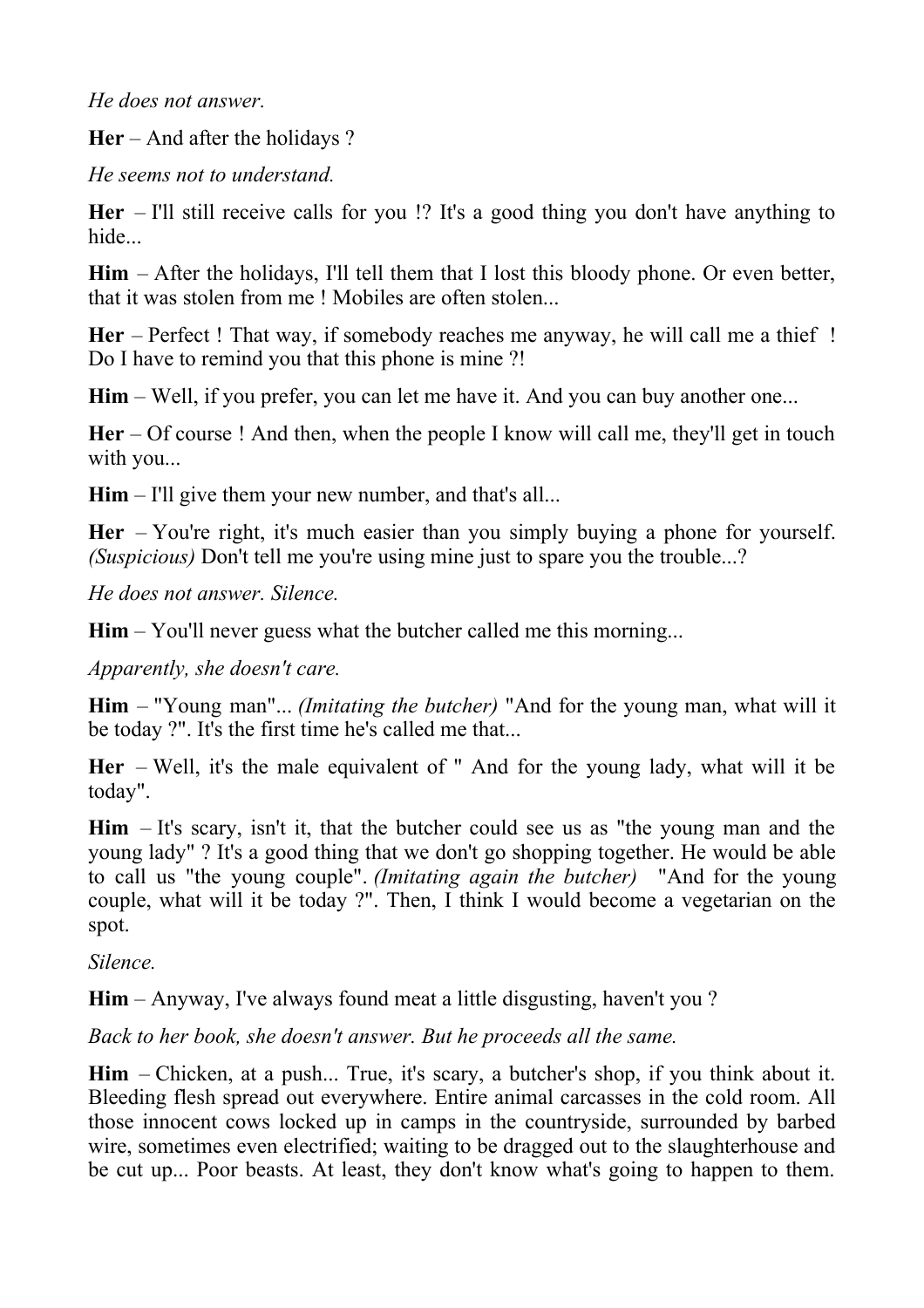When I see those huge guys, with those kind of white shrouds on their heads, taking the bodies of their victims out of the refrigerator truck, carrying them on their shoulders... Looks like the Ku Klux Klan...

*She still does not react. He turns to her.*

**Him** – Did you know that sikhs were strictly vegetarian ?

*She finally looks up.*

**Her** – Oh, by the way, no need to go to the department store for a bathroom neon. I dropped in this afternoon. *(After a while)* I came across our neighbour from in front. She was buying a huge suitcase...

*He looks at her, seeming not to understand. A mobile rings. She answers.*

**Her** – Yes...? *(With pretend amiability)* No, this is his secretary speaking, but hold on a second, I'll patch you through right away. Whom do I have to announce ? *(She holds the phone out to him, exasperated)* It's for you. Your buddy Peter...

*He takes the phone as if nothing had happened.*

**Him** – Hello ! *(He seems to be a little embarrassed)* How does this thing work anyway...?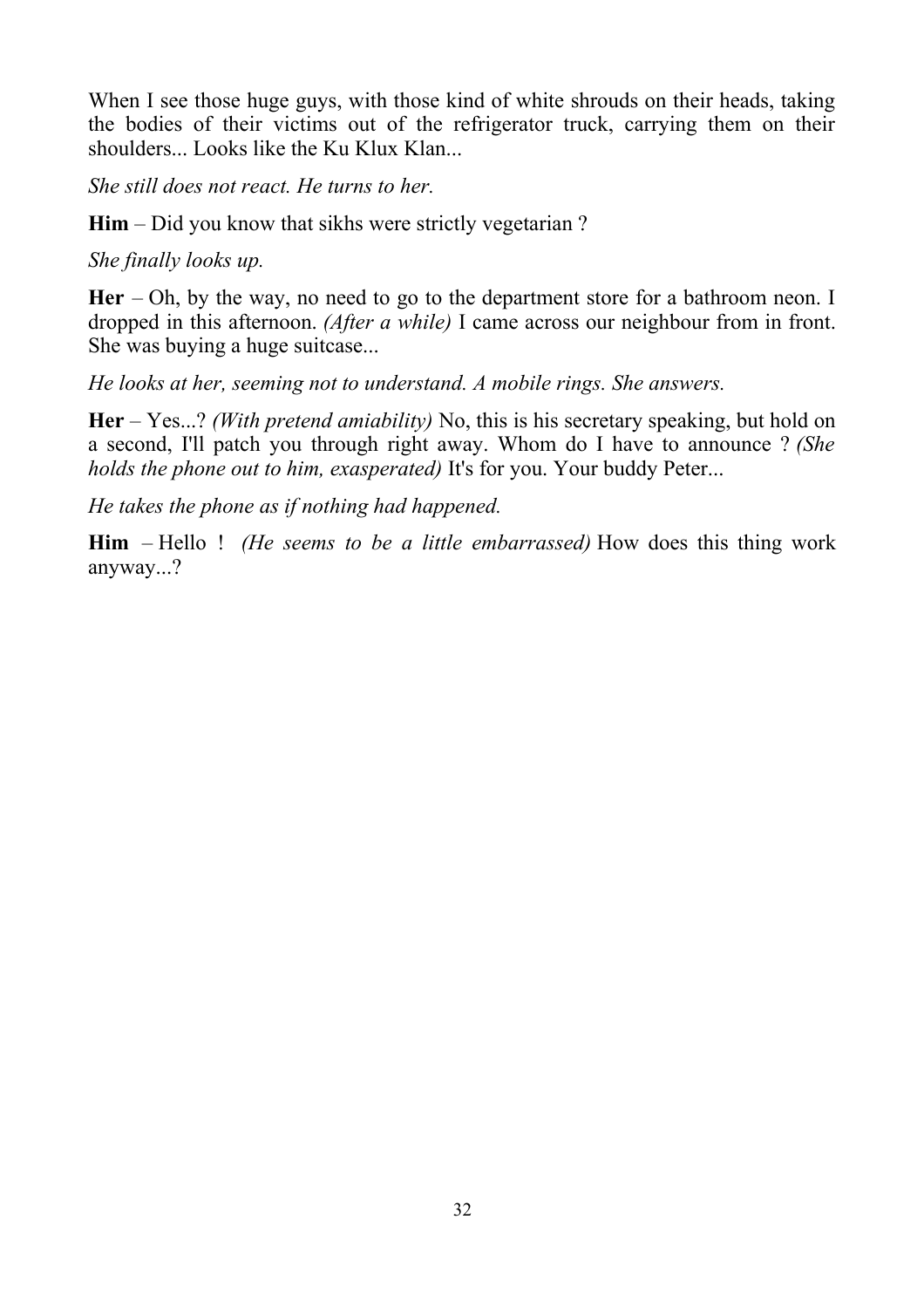#### **11** – **Where do we go when we die ?**

*They are sitting on a couch.* 

**Him** – Did you see the postman, this morning ?

**Her** – You're expecting something ?

**Him** – Not really... But I always hope for a miracle when I open the mailbox. To be told I won a competition I didn't go in for. That an old and loaded aunt I didn't even know about died with no heirs. That they awarded me the Nobel Prize in advance for my future work... Every day, opening the mailbox, I am like a child in front of the tree, on Christmas Day.

**Her** – That's right... Growing up, we don't believe in Santa Claus anymore, but we still believe in the postman. Besides, there are some similarities... They both wear a uniform. They come by with a sack. They drop off packets, and you never get to see them...

**Him** – Well, the postman, you can see him on Christmas day, precisely, when he comes for his tips... *(With a sigh)* I hate Christmas. Every new year, there are less greeting cards in the mailbox, and more funeral announcements... *(After a while)* But why am I waiting for the postman as if he was the Messiah...? On the other hand, the Messiah's father might very well have been the postman, right ? Because this story about the Immaculate Conception... Unless you believe in Santa Claus too...

**Her** – To get letters, you have to write some. Most people just receive answers. If you never send letters, don't be surprised not to get any... I think I never received a letter from you...

**Him** *(ironical)* – Do you want us to write each other once in a while ?

*She looks at him, wondering if he's serious or not.*

**Him** – What could we possibly have to say each other any way...? I would feel like I were writing to myself. Besides, we always write more or less to ourselves, don't we ? There are people you write endless letters to... And when you finally meet them, you realise that you don't have anything to tell them. No, definitely, writing has something to do with onanism...

*She treats herself to a drink and lights a cigarette.*

**Him** – You smoke now ?

**Her** *(surprised)* – Well, yes... I have been smoking for twenty years. Didn't you ever notice ?

*Silence.*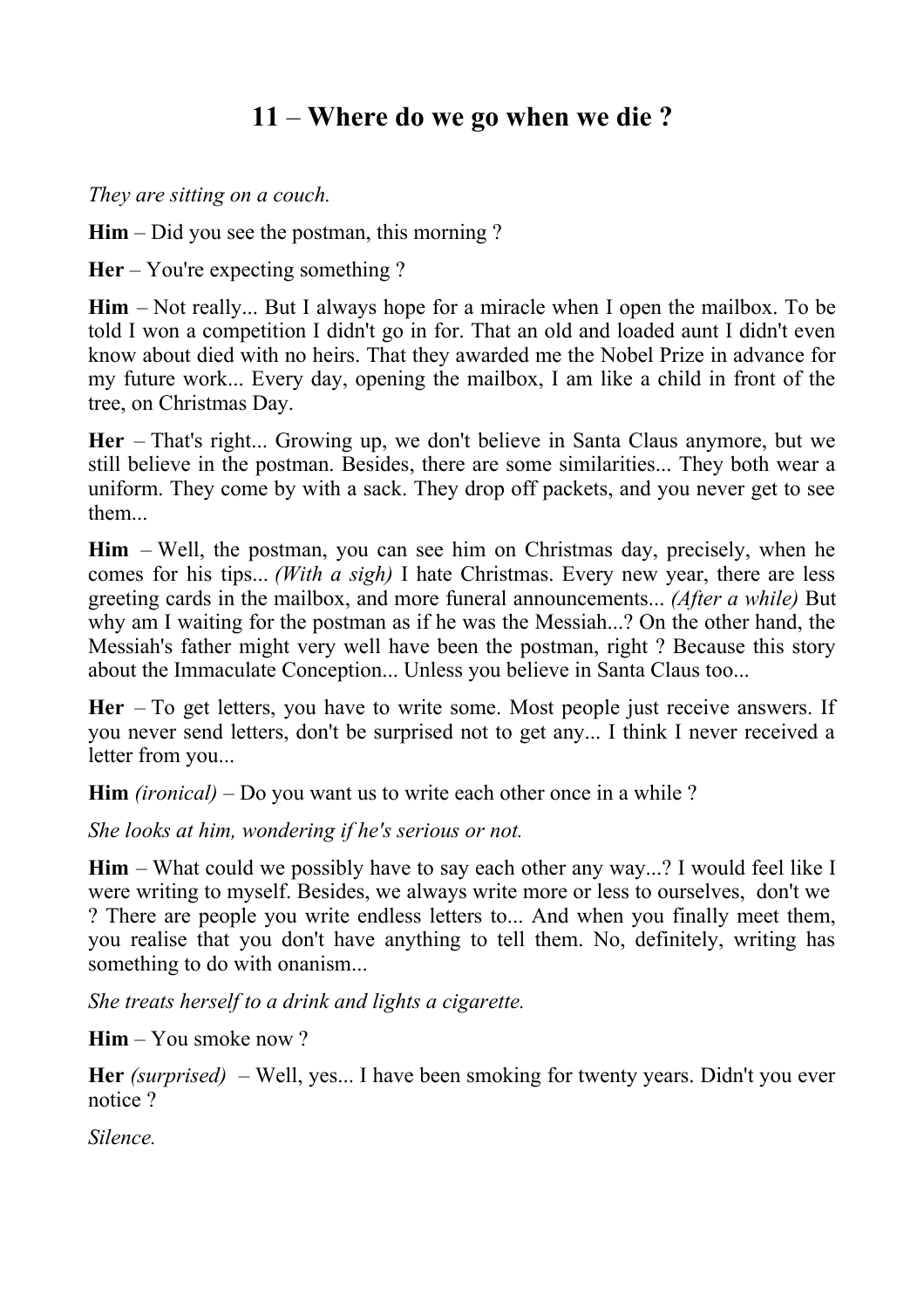**Him** – Did you know that every cigarette reduces your life by ten minutes ? (She does not answer) How many cigarettes a day do you smoke ?

**Her** *(ironical)* – According to my calculations, I should have died six months ago. Maybe I am...

*Silence.*

**Him** – The same with the mobile, right ? Not very healthy. They say that if you use it more than an hour a day, you are sure to get brain cancer. You better not go over your monthly contract... *(After a while)* By the way, you know what your daughter asked me this morning, while I was brushing my teeth ?

**Her** – No.

**Him** – Where do we go when we die ?

**Her** – What did you answer ?

**Him** – What do you think I answered ?

**Her** – I don't know.

**Him** – Right. It's exactly what I answered.

**Her** – So ?

**Him** – She told me : But dad, when we die, we go to the cemetery !

**Her** – And then ?

**Him** – Then, she went back to eating her corn-flakes. Apparently, she was happy to have taught me something; and a bit surprised that, at my age, I still didn't know what was waiting for me... Incredible, isn't it ?

**Her** – What ? That she asked you that ?

**Him** – No, that children are so able to accept simple answers to simple questions. A philosophy teacher would have spoken of metaphysics, immanence, transcendence, the whole damn lot... even God. Children are much more pragmatic. Besides, they are naturally atheist.

**Her** – They believe in Santa Claus.

**Him** – Well... Because theirs parents tell them that he exists, and that he will bring them gifts. Otherwise, they wouldn't have invented him by themselves. If somebody told you that an anonymous benefactor would pay you a bonus at Christmas every year, you wouldn't question his existence. But God never brought us anything for Christmas, and some adults still believe in him... Do you believe ?

**Her** – In Santa Claus ?

*Silence.*

**Him** – What's incredible, too, is that it wouldn't scare her.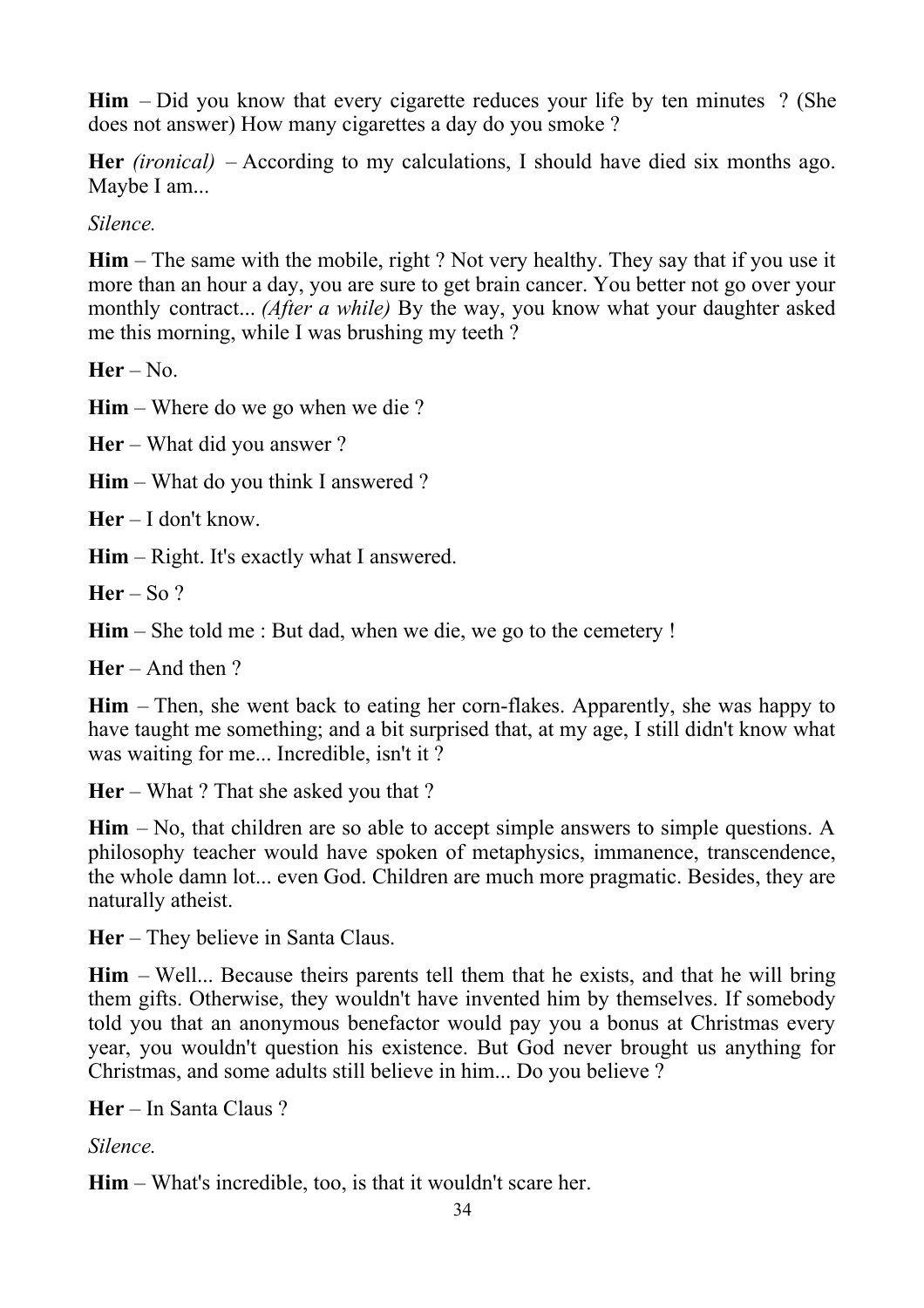**Her** – What ?

**Him** – The prospect of being buried ! You and I... we are wetting ourselves... Why not her ? *(After a while)* I'll have to ask her tonight what she means exactly by «when we die, we go to the cemetery »... What do you think she means by that ?

*She looks at him, embarrassed.*

**Her** – Well... that.

**Him** – What... that ?

**Her** – When we die, we go to the cemetery...

*He looks at her, astonished.*

**Him** – Then you believe that too...?

**Her** – You don't ?

**Him** – Well, of course... I mean...

*He laughs at her.*

**Him** – Wait, don't tell me that it's as simple as that for you too !

**Her** – In a way... It is.

*He looks at her, mocking.* 

**Her** – I don't know, a while ago, you thought it marvellous not to worry about anything. To be satisfied with simple answers to simple questions.

**Him** – Well yes, but... You're not five years old !

**Her** – Ok, then. Go on. I ask you the question : Where do we go when we die ?

**Him** *(taken aback)* – Well... It's not as simple as that...

**Her** – I'm listening...

**Him** – I don't know, it's... as a fact of matter...

**Her** – Fact of matter..? You mean as a matter of fact ?

**Him** – Where do we go when we die...? We go nowhere !

**Her** – We go to the cemetery !

**Him** – Well, if you want...

**Her** – Even if I do not !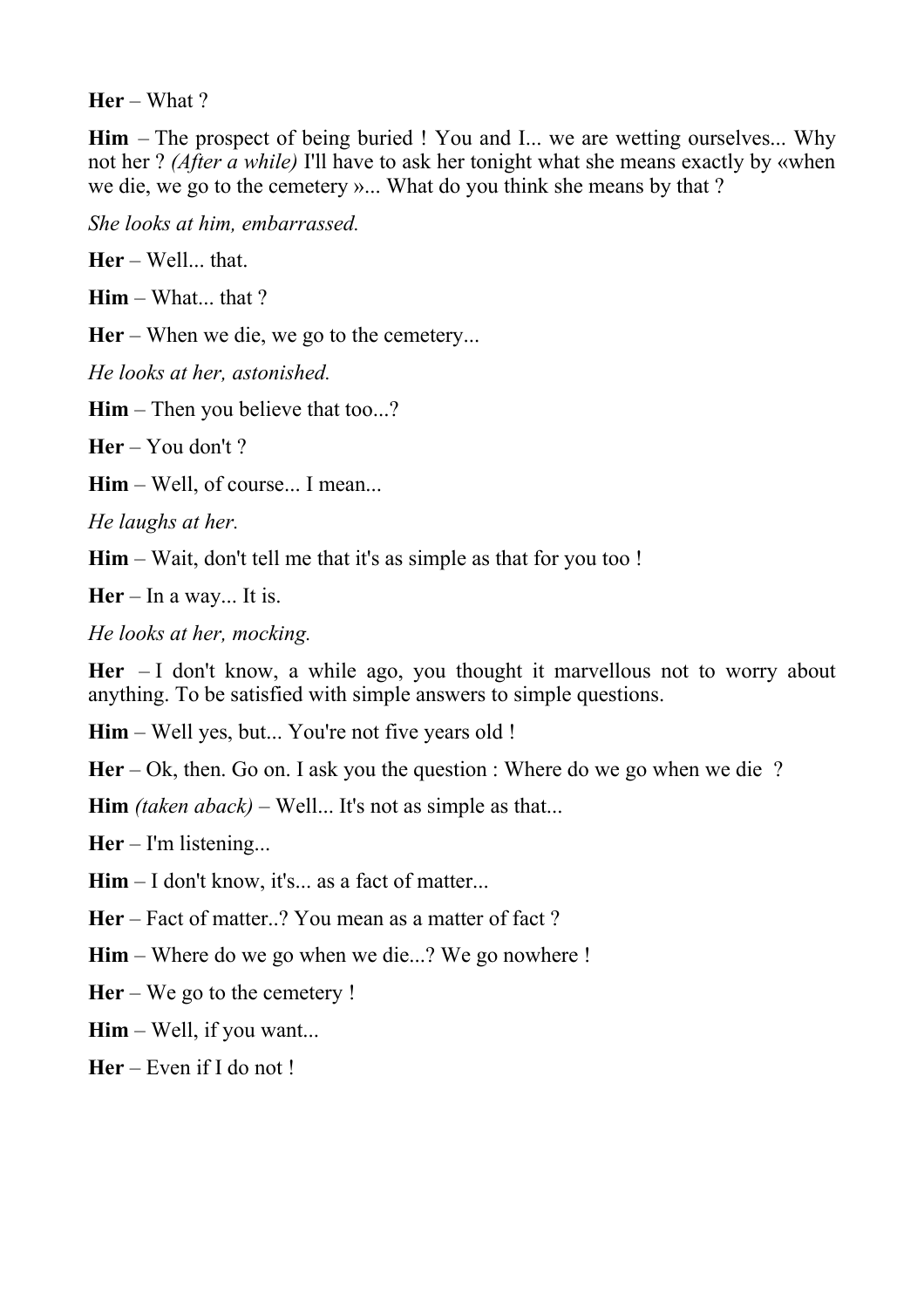**Him** – But, look... We go to the cemetery, it doesn't mean anything ! One can perfectly well go to the cemetery whilst still alive, have a little walk around, leave the cemetery and go get lunch in a Chinese restaurant. What does that mean, go to the cemetery ? Besides, one can die and not go to the cemetery. When they don't find the body ! You see ? In that case, you can't say : When we die, we go to the cemetery. Can't you see that it is not as simple as you think it is ?

**Her** – Well... Then if your daughter asks you again, what will you answer ?

**Him** – I don't know... *(He thinks about it)* I will answer... When we die, we go to the cemetery... usually. If they find the body... When you are alive, you can also go to the cemetery... But when you are dead, it's for ever.

**Her** *(coughing)* – Yes...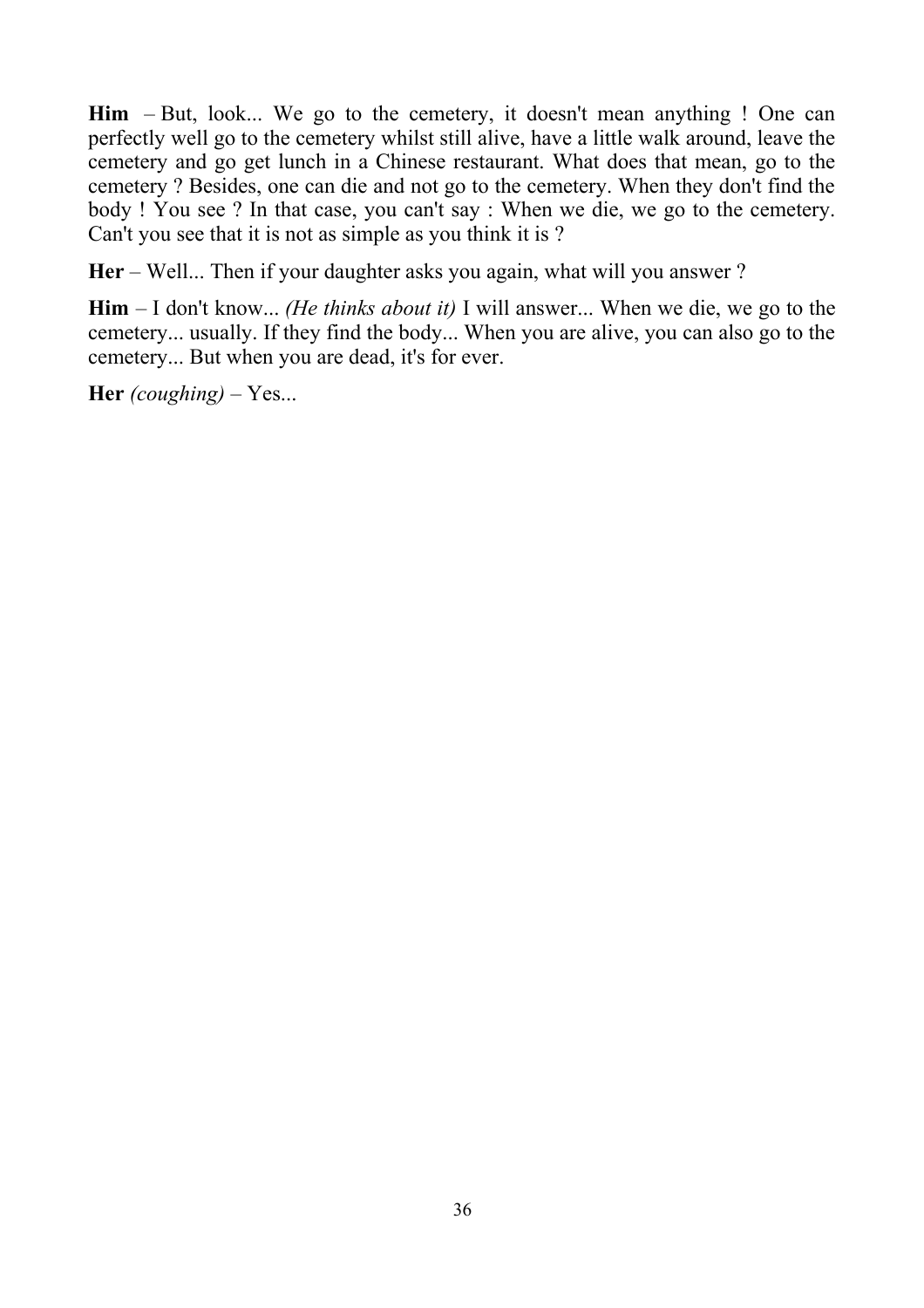#### **12 – Nightmare**

*He arrives wearing a blond wig, carrying a football ball, and acting like a child. After a while, she arrives behind him, wearing a man's jacket and a moustache like Hitler or Chaplin.*

**Her** *(loud)* – Guten Tag...

**Him** *(jumping)*- But... Who are you ?

**Her** – I am... the baby-sitter. *(He looks terrified, she brings out a packet of cigarettes and holds it to him)* Do you smoke ?

*He is about to take a cigarette, but prudently renounces.*

**Him** – No, thank you.

**Her** – Natürlich. It's forbidden... There is an ashtray, but it doesn't mean a thing ! It's only to avoid law-breakers burning the carpet... The same old things. They promulgate laws, but always have an afterthought in case they're not respected... *(She brings out a chewing-gum packet)* Would you like a chewing-gum ?

**Him** – It gives me wind...

**Her** – You know why the subway's cicadas are an endangered species ?

**Him** – There are cicadas, in the subway ?

**Her** – Or crickets, I don't know. Well it's because they ate cigarette butts. Since they prohibited smoking in the subway, of course, they are starving. Do you realise ? A whole ecosystem has been turned upside down... Well, they could start eating old chewing-gum...

**Him** – Not long ago, I saw an exhibition about animal life in urban surroundings. It's not very well known, but there is an incredible fauna, in big cities like London. Even wolves. But thousands of them, you know ?

**Her** – Wolves ?

**Him** – Of course they only go out by night, in parks...

**Her** – You mean foxes ?

**Him** – Oh, yes, maybe... Anyway, I never saw any of them...

**Her** – Because most parks close at night...

*Sound of a door closed and locked. He looks scared.* 

**Her** – The cleaner locked the door... and took the key away.

**Him** – There are no windows... We won't even be able to call for help...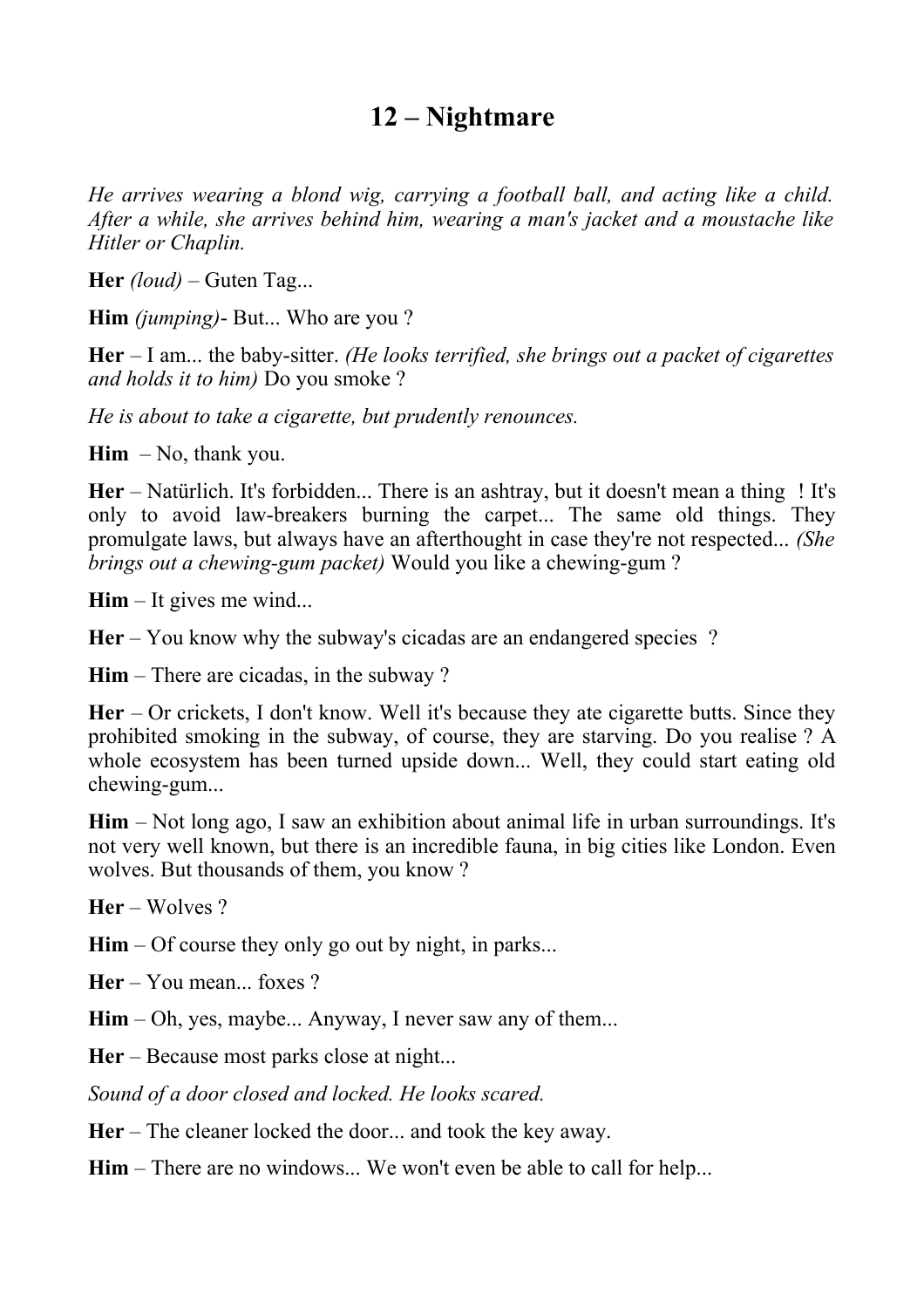**Her** – Don't you have a mobile...?

*He goes through all his pockets, and finally smiles with relief while bringing something out of a pocket.* 

**Him** – Oh, yes ! *(His smile vanishes while he realises that it is not a mobile).* Gosh, it's the remote control I was looking for everywhere...

**Her** – Besides... there is not even a TV in here !

**Him** – Well... I guess we just have to wait for the postman to set us free tomorrow morning...

**Her** – Tomorrow, it's Christmas Day.

**Him** – Oh, yes, that's right, fuck...!

**Her** – You might be willing to lie down...?

*He looks at her, terrified. She brings out a white sheet.*

Her – If we are planning to see Christmas together, we better get comfortable... Which side do you prefer ?

**Him** – I have no preferences...

**Her** – Then, I will take this one...

*She slips under the sheet. He does the same.*

**Her** – Merry Christmas, then !

**Him** – Well, yes... Merry Christmas...

*After a while, he screams and wakes up with a start. She wakes up too. He is no longer wearing his blonde wig, nor she her moustache.*

**Her** – Are you all right, darling ?

**Him** – Well, yes... I must have had a nightmare. I dreamt it was Christmas Day...

**Her** *(looking at him, surprised)* – But darling... It is Christmas Day !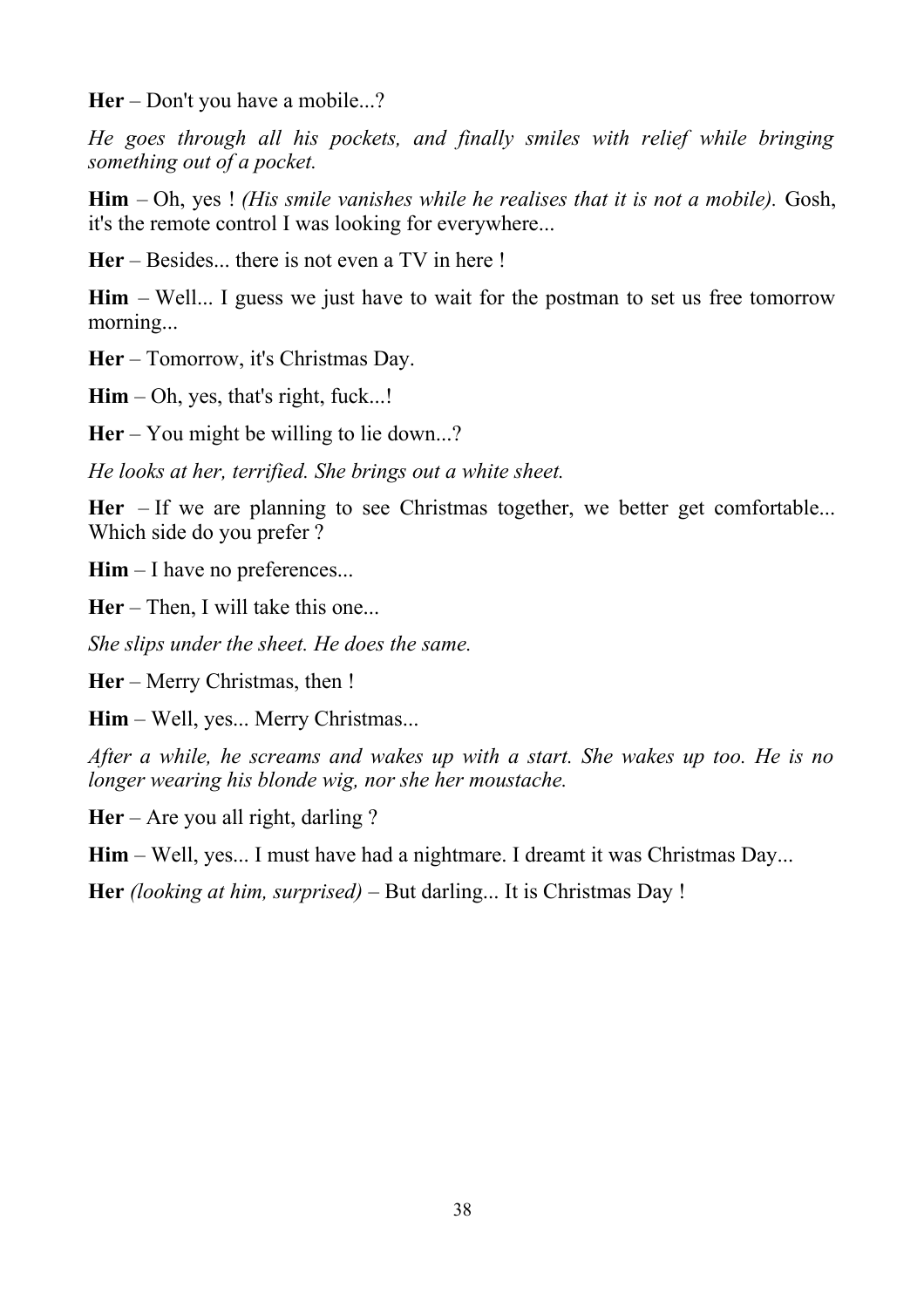#### **13 – Furniture**

*The stage is totally empty. He is there, standing. She arrives from outside.*

**Her** *(looking around, astonished)* – But... Where is the furniture ?

**Him** *(proud of himself)* – You will never guess. *(She stares at him, waiting for an explanation*) A guy knocked at the door, this morning. An antique dealer...

**Her** *(worried)* – So ?

**Him** – At first, of course, I told him that we did not have anything to sell...

 $\text{Her} - \text{And then}$  ?

**Him** – Then I told myself that it didn't hurt to ask him to value the whole stuff. The estimation was free. You'll never guess how much he offered me for all this shitty things.

**Her** – How much...?

**Him** – More than enough to buy others.

**Her** – Then why did you sell them ?

**Him** – For a change ! You told me that you wanted to buy another couch.

**Her** – So...?

**Him** – You know perfectly well that if we had changed the couch, we would have had to buy another table to match it. Then, we would have to have changed the chairs, and so on...

**Her** – Well, maybe...

**Him** – It would have cost a fortune ! And what would have we done with our old furniture ?

*She does not answer.* 

**Him** – This way, it's much easier.

**Her** – And... meanwhile ?

**Him** – Meanwhile what ?

**Her** – Meanwhile we buy new furniture...

*He looks the empty space around him.*

**Him** – As far as I am concerned, I never liked over-furnished rooms.

**Her** – Well, now, it's not over-furnished at all...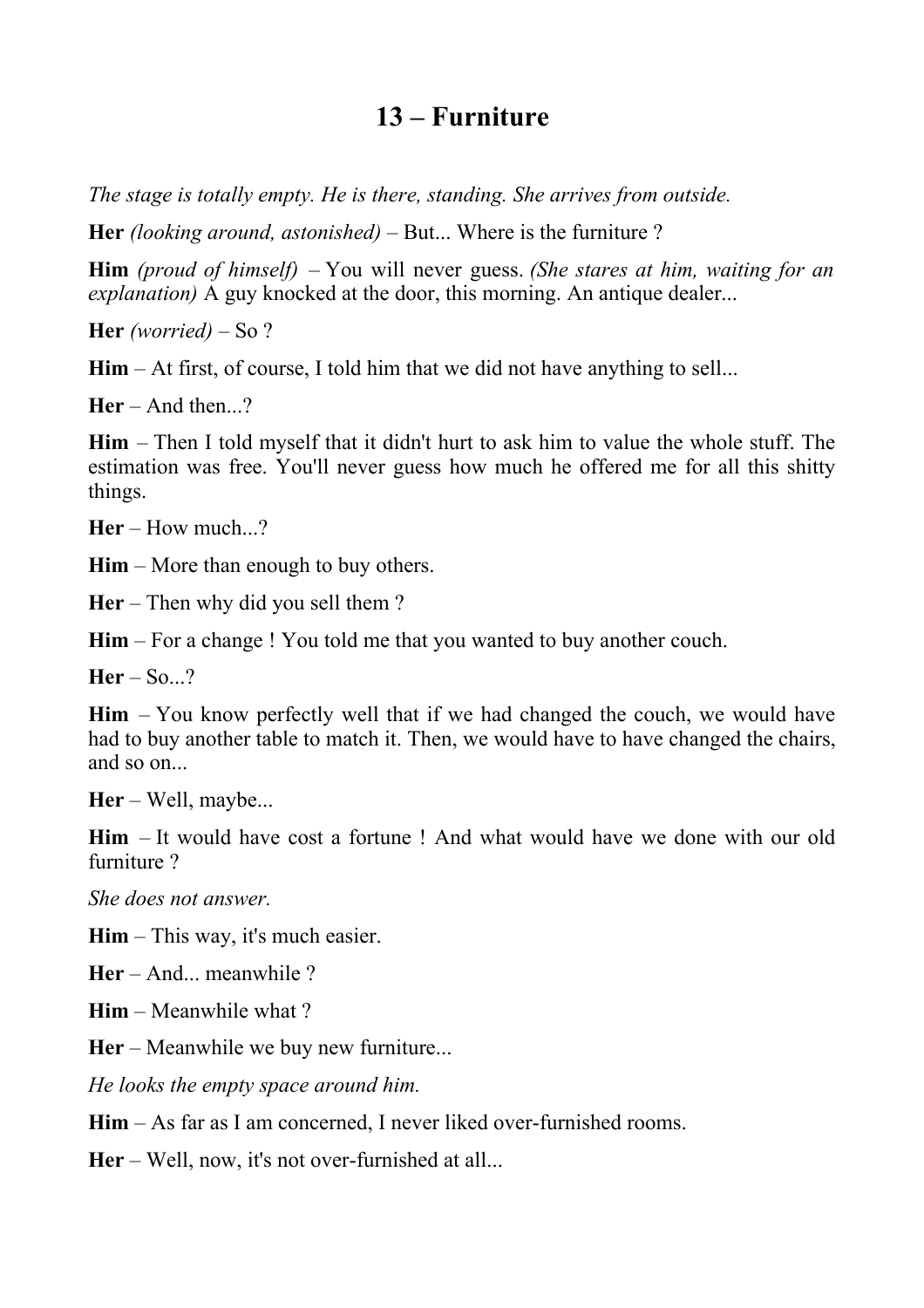**Him** – Aren't you happy ?

**Her** – Not to have furniture anymore...?

**Him** – But... you told me that you didn't like our old couch !

**Her** – I never said that I didn't want any furniture at all ! We don't even have a bed anymore !

**Him** – But I just told you that... I thought you would be happy !

**Her** *(conciliatory)* – Listen, we will have dinner in a restaurant tonight, then we will spend the night in a hotel, and tomorrow we will go buy furniture. Alright ?

**Him** – Alright...

*Silence.* 

**Him** – We still have to choose the style.

**Her** – Since we have to change, we better go for modern, don't you think ?

**Him** – Okay... But then, we will have to redo the paintwork...

**Her** – Don't you think you're are a bit too perfectionist ?

**Him** – Modern furniture with this dirty paintwork ? It will clash...

**Her** *(ironical)* – We'd better move, hadn't we ?

**Him** – Do you think so ? *(After a while)* At least, that way, it would be done very quickly... We turn the water and the electricity off before we go out, and we wouldn't even have to come back.

*She suddenly worries about something.*

**Her** – Did you think about emptying the drawers ?

**Him** – Of course.

**Her** – What about your wedding ring ?

**Him** – My wedding ring...?

**Her** – The one you were keeping in the bedside table drawer !

**Him** – Oh, shit...

*She does not add anything, but she looks staggered. So does he.*

**Him** – It has been there for so long. I didn't even think...

*Silence.*

**Her** – Have you got this antique dealer's address ?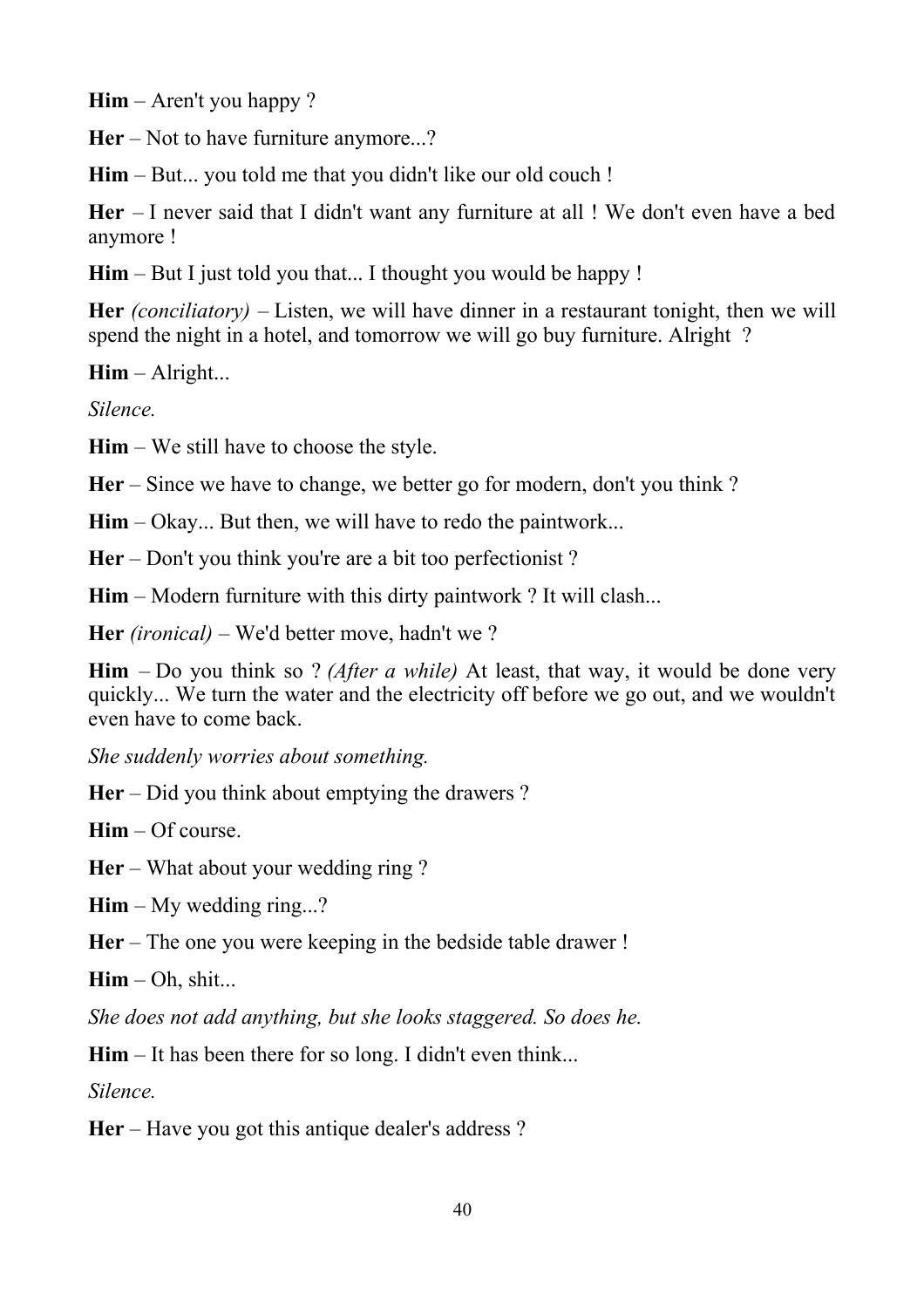**Him** – No... He gave me cash, put the whole stuff in his truck, and left. *(After a while, unconvinced)* If he finds it, he will probably give us a call...

**Her** *(bitter)* – Yes... And if he doesn't, you'll always be able to change your wife... You'll just have to choose a more modern one, to match the new paintwork and the new furniture.

**Him** – I'm really sorry...

**Her** – Why didn't you ever wear the wedding ring anyway ?

**Him** – I did ! Before we got married... Remember ? I bought our rings in a bazaar in Yemen; to make them think we were married. Otherwise, they didn't want to rent us a hotel room.

**Her** – Well, now that you sold our furniture, including our bed, we won't have any other choice but to find a hotel tonight...

**Him** – Don't worry. We live in a civilised country. They won't ask for our marriage certificate...

**Her** – And after the wedding ? Why did you leave your ring in the drawer ?

**Him** – Well... I was afraid of losing it.

*Silence.*

**Him** – Are you angry...?

*She does not answer.*

**Him** – Come on, let's go !

**Her** – Where ?

**Him** – To the hotel ! It will be like another honeymoon ! No more rings, no more furniture, no home anymore... We'll start all over again !

**Her** – I still have my ring...

**Him** – You better take it off.

**Her** – Why ?

**Him** – You look married, I don't. In the hotel, they will think we have an illegitimate relationship...

**Her** – So you're giving me the choice between celibacy and adultery, are you ?

*They leave.*

**Her** – You have got a strange idea of marriage.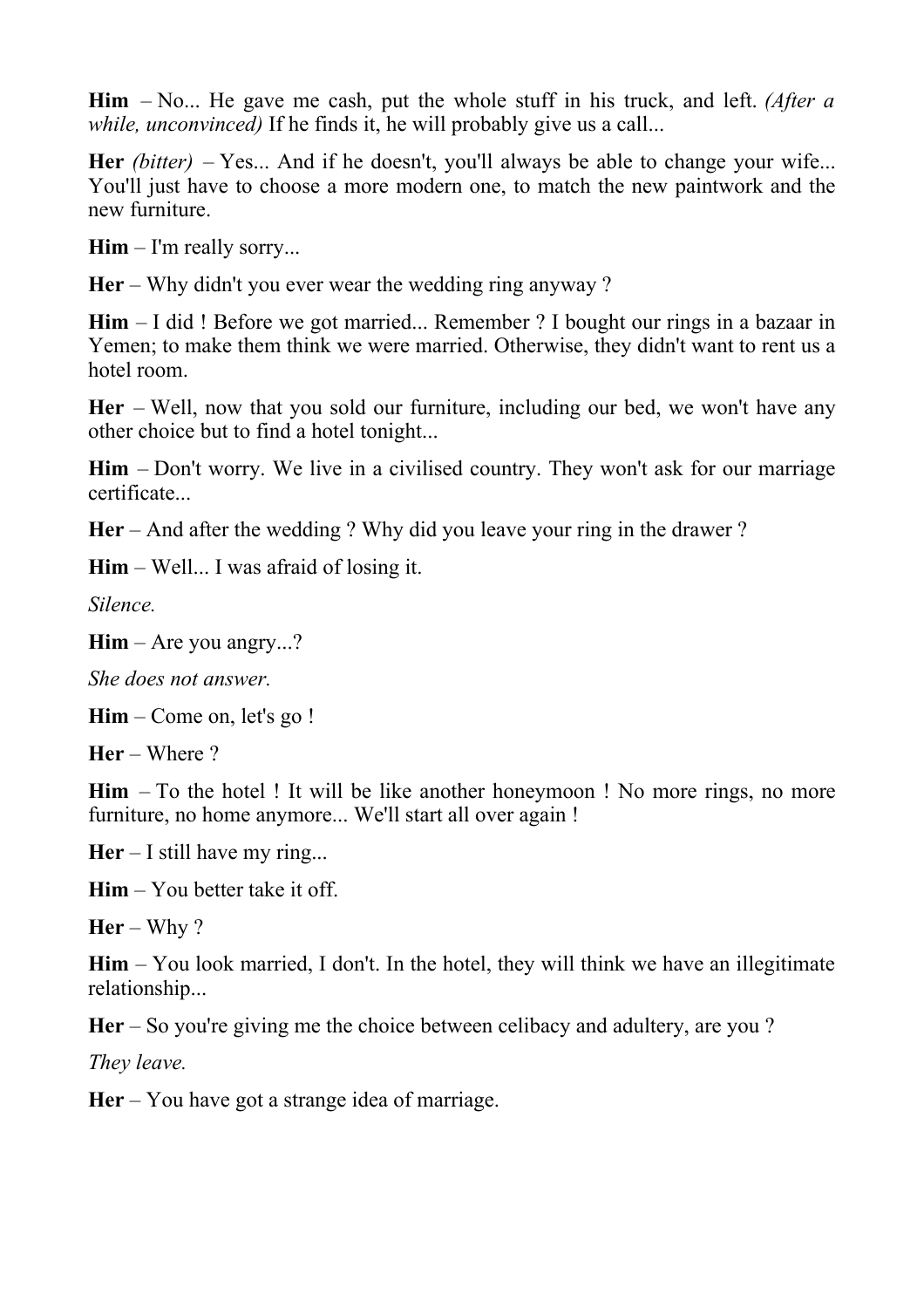#### **Emergency exit**

*Light on a couple, about to leave. He puts on his coat. She takes out a cigarette.*

**Her** *(enthusiastic)* – So...?

**Him** *(categorical)* – Crap.

**Her** *(shocked)* – Crap ?

**Him** – Load of crap.

**Her** – You didn't understand anything, then ?

**Him** – There was something to understand?

**Her** – Oh, yes, of course...

**Him** *(looking at her)* – Of course what ?

**Her** – You get your revenge...

**Him** – What revenge...?

**Her** – This time I liked it, then you don't... That's really mean, don't you think ?

**Him** – Wait, I didn't like it, that's all ! I'm not going to tell you that I liked it just to please you !

**Her** – You didn't say that you didn't like it, you said that it was crap. It's not exactly the same !

**Him** – Well, I don't really see the difference...

**Her** – It was crap, I liked it, so I am crap.

**Him** – You said it...

**Her** – I didn't say it, Plato did.

**Him** – Plato says that you're crap ?

**Her** – It's called a syllogism. All women are mortal, I am a woman, so I am mortal.

**Him** – If Plato says so, then... As far as I am concerned, I just said that I found this thing dead boring. *(After a while)* Besides, I'm not even sure that your syllogism stands up.

**Her** – That's right, go on...

**Him** – But... what did you like ?

**Her** – Everything !

**Him** – That's rather vague, isn't it ?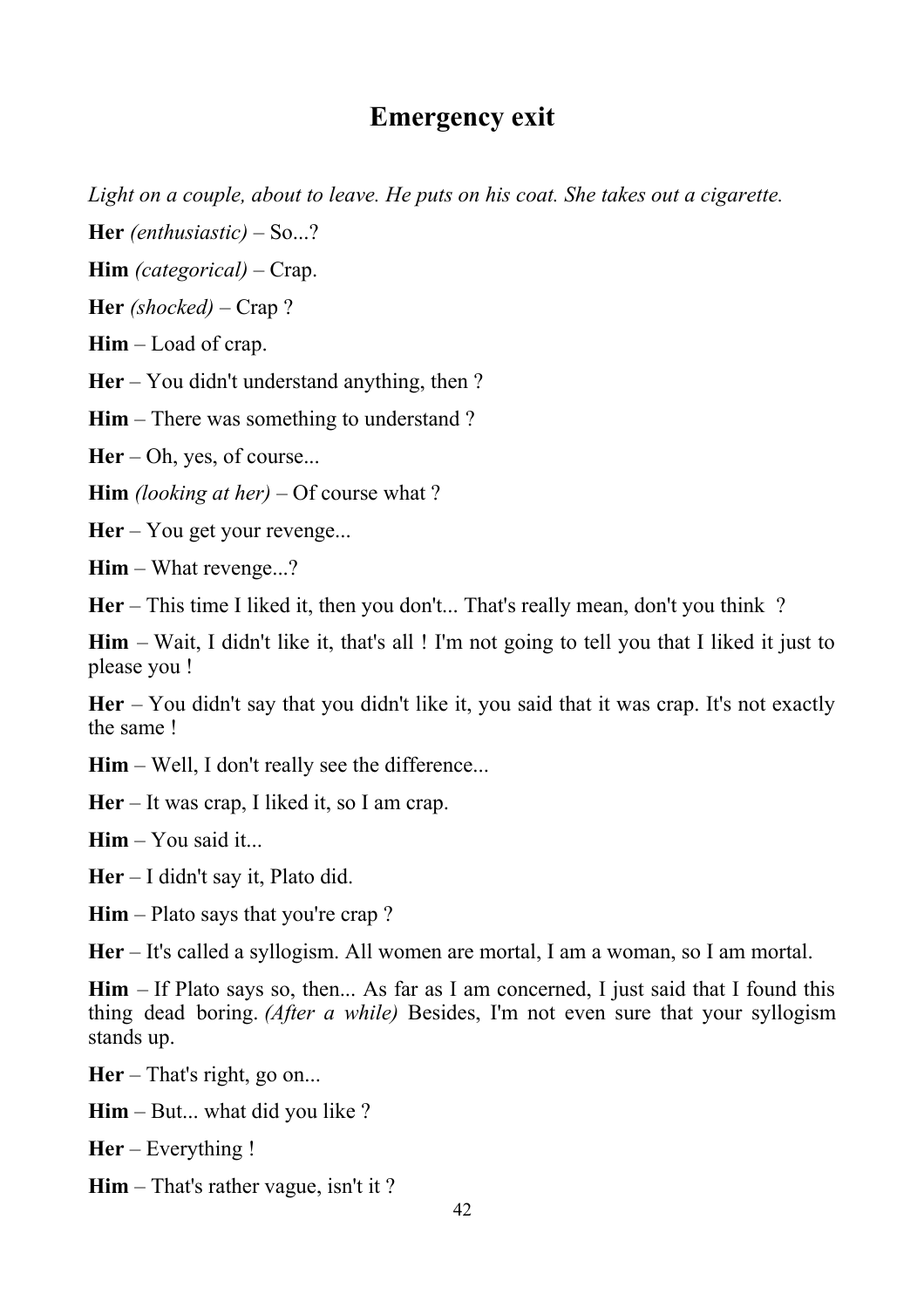**Her** – What did you not like ?

**Him** – Well, I'd rather not get into details. You'll get upset again...

**Her** – Me, upset ? Wait, I don't care you didn't like ! I liked it, that's all. I feel sorry for you if you were bored...

*Silence.*

**Him** – We're not going to argue about that, are we?

Her – Sometimes, I wonder what we're doing together...

*He takes her gently by the shoulder.*

**Him** – Come on...

**Her** – Next time, I hope we will both like it…

**Him** – Or at least that we will agree...

*She looks at him.*

**Him** – We might both get bored.

**Her** – Well yes... It's a minimalist idea of harmony...

*They leave. Dark.*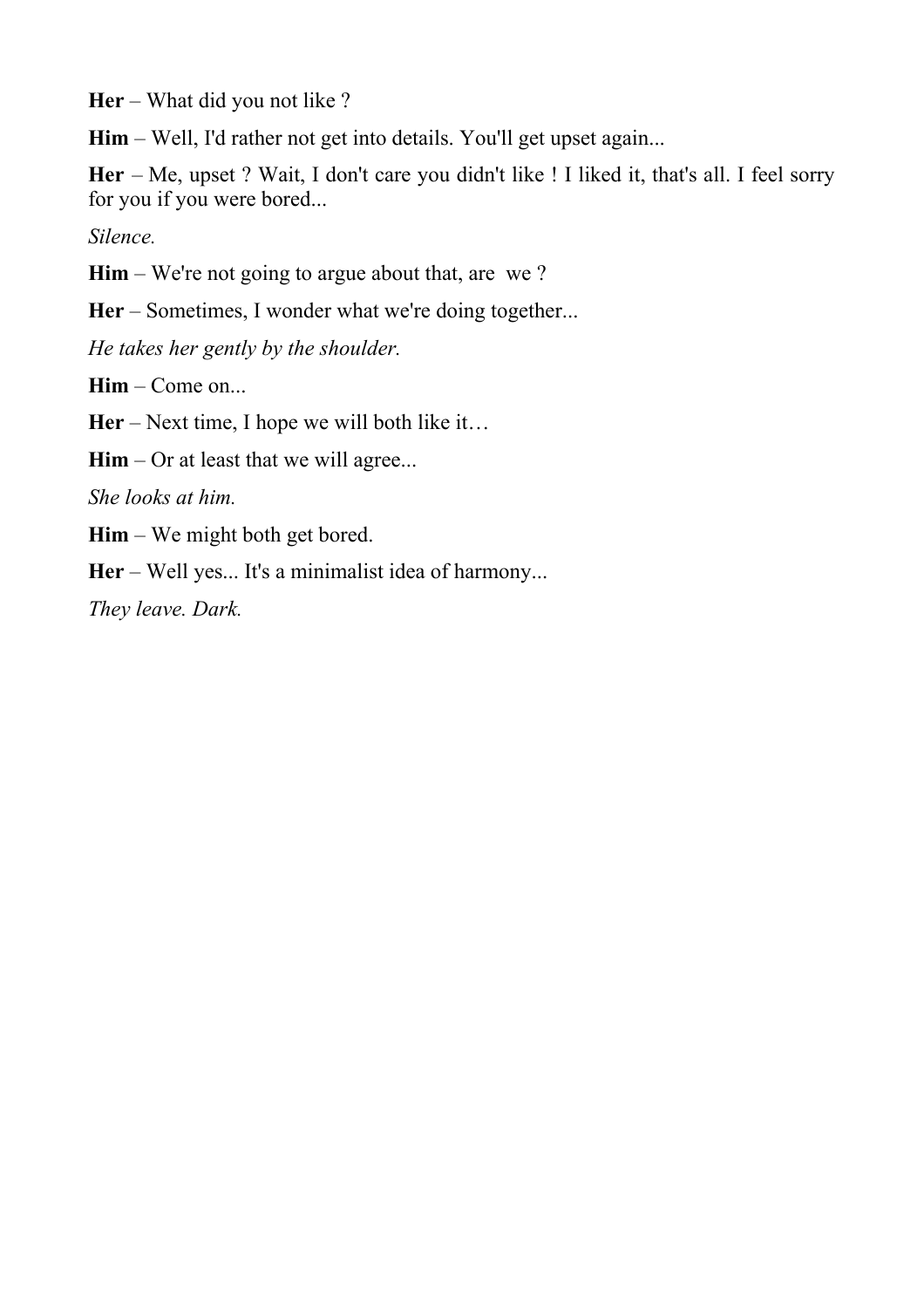#### *About the author*

Born in 1955 in Auvers-sur-Oise (France), Jean-Pierre Martinez was first a drummer for several rock bands before becoming a semiologist in advertising. He then began a career writing television scripts before turning to theater and writing plays. He has written close to a hundred scripts for television and almost as many plays, some of which have already become classics (*Friday the 13th*, *Strip Poker*). He is one of the most produced contemporary playwrights in France and in other francophone countries. Several of his plays are also available in Spanish and English, and are regularly produced in the United States and Latin America.

Jean-Pierre Martinez is offering free downloads of the texts of all his plays on his website La Comédiathèque [\(https://comediatheque.net/\)](https://comediatheque.net/) however, any public production of his plays are subject to authorisation by the SACD. For those who only want to read the play or want work from a traditional book format, printed editions of his plays can be ordered from [The Book Edition website](https://www.thebookedition.com/fr/29883_jean-pierre-martinez) or [Amazon website](https://www.amazon.fr/kindle-dbs/entity/author/B077L6T571) for a cost similar to that of photocopying this script.

#### *The following plays are available in English:*

*An innocent little murder Casket for two Cheaters Critical but Stable Friday the 13th Quarantine Running on Empty Strip Poker The Worst Village in England*

All of Jean-Pierre Martinez's plays are available to download for free from his website:<https://comediatheque.net/>